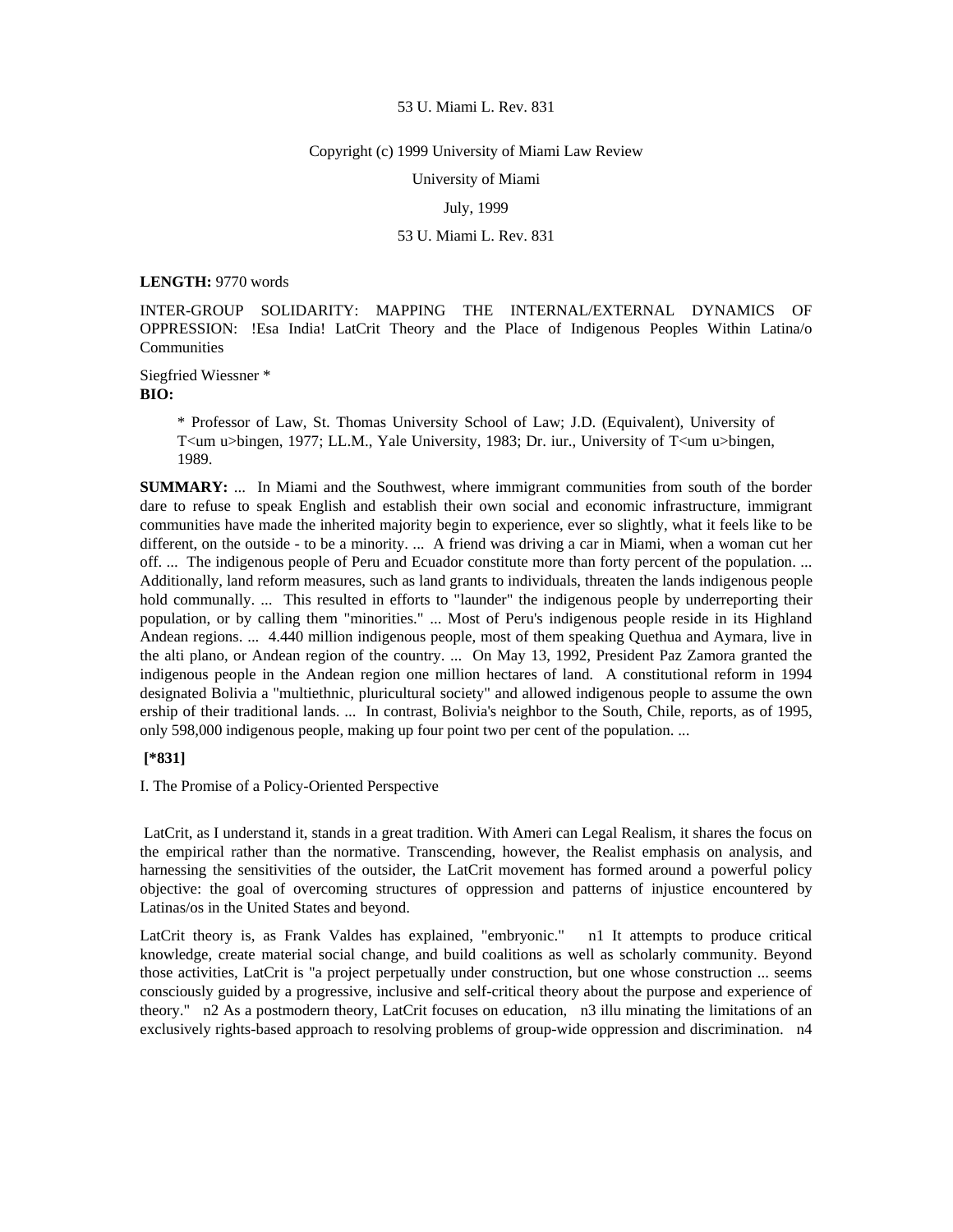As a **[\*832]** post-postmodern movement, it reveals inklings of cultural essentialism in its difficult quest for identity, n5 the fight for language rights, n6 and the affirmation of distinct expressions of culture. n7

Appropriately, LatCrit joins critical race theories in their skepticism of a wholesale rejection of the rights discourse n8 and the power processes **[\*833]** of the state as useful instruments to establish a public and private order that approximates the proper respect for equal status and dignity of all human beings. In that quest, LatCrit theory can only gain from consider ing the contributions of a theory about law that has been termed the "jurisprudence for a free society" n9 - a most helpful, interdisciplinary approach that analyzes and resolves societal problems and finds its guid ing light in the overarching goal of a universal order of human dignity.

Lamentably, Professor Myres Smith McDougal, this theory's main protagonist, died yesterday morning. n10 In Eugene Rostow's words, "A mighty oak has fallen and the forest will never be the same." n11 His intellectual legacy, however, will go on. And what a tremendous legacy he has left us. Professor McDougal has revolutionized the way we view law. Law, for him, had a purpose: it was to maintain minimum order, n12 and on that basis, to construct an optimum public order of human dig **[\*834]** nity. n13 Empirically speaking, he considered law the outcome of a pro cess of making decisions, vested with both authority and the attendant threat of sanctions in case of non-compliance, which he called "control intent." Professor McDougal urged every participant in this process, from scholars, to legislators, to lawyers, to judges, and others, to clarify their "observational standpoint:" "Where do you locate yourself vis-a- vis the problem at hand?" Such standpoint varies, depending upon fac tors such as one's life experiences, education, family background, and whether one is a member of the dominant social group or an outsider on the margin. It may differ according to important aspects of our identity such as race, ethnicity, gender, age, sexual orientation, and so forth. This observational standpoint also may change over time. n14 We all have different experiences in life, even though we share some with other members of particular groups. What Professor McDougal has taught us is how to be both cautious and introspective; to find out where we are coming from, what makes us tick, what our background is; and to put our particular perception of a problem and its solution into the perspec tive of our own critically reviewed experience. Thus, the call of policy- oriented jurisprudence to "clarify our observational standpoint," issued many years ago, n15 is a proper approach for critical race theorists com mitted to the discipline of self-reflection and self-critique, n16 as well as to the insights of intersectionality, multiplicity, and multidimensionality. n17 It also evokes Pierre Schlag's problematization of the "subject" n18 and Robert Chang's call for elucidation of the "subject position," n19 i.e., **[\*835]** determination of the stance of the author vis-a-vis the topic addressed.

Professor McDougal also insisted that, in fashioning a solution to a particular social problem, we should not, a priori, limit the variables that constitute and impact the issue at hand to one text (of a law or judgment or other prior decision) or consider only a few cloistered societal fac tors. n20 Instead, he counseled that we should include all of the factors relevant to legal decisionmaking regarding the problem under considera tion. Underlying this approach is a broader, empirical conception of law that views law not merely as a body of rules, but as a continuous process of decisions made by persons vested with authority and backed up by the threat of sanctions. n21 This co-presence of authority and control intent is essential, because naked power, absent authority, is not enough to vest a decision with the mantle of law. Also, morality, even at the vaunted level of "natural" law, is not self-enforcing. Thus, we need the power processes of established communities to help morality, or certain value or policy preferences, to become reality.

In order to arrive at a decision that promotes the public order of human dignity, Professor McDougal recommends the fulfillment of five intellectual tasks. The first such task is to identify the social problem in all its dimensions. In the context of the Latina/o condition, whether we refer to the general problem of conscious or unconscious oppression, its roots and manifestations, or to specific exclusionary or discriminatory practices against members of the Latina/o community, we must endeavor to gain as complete an understanding of the problem as possi ble and draw on all sources of knowledge available.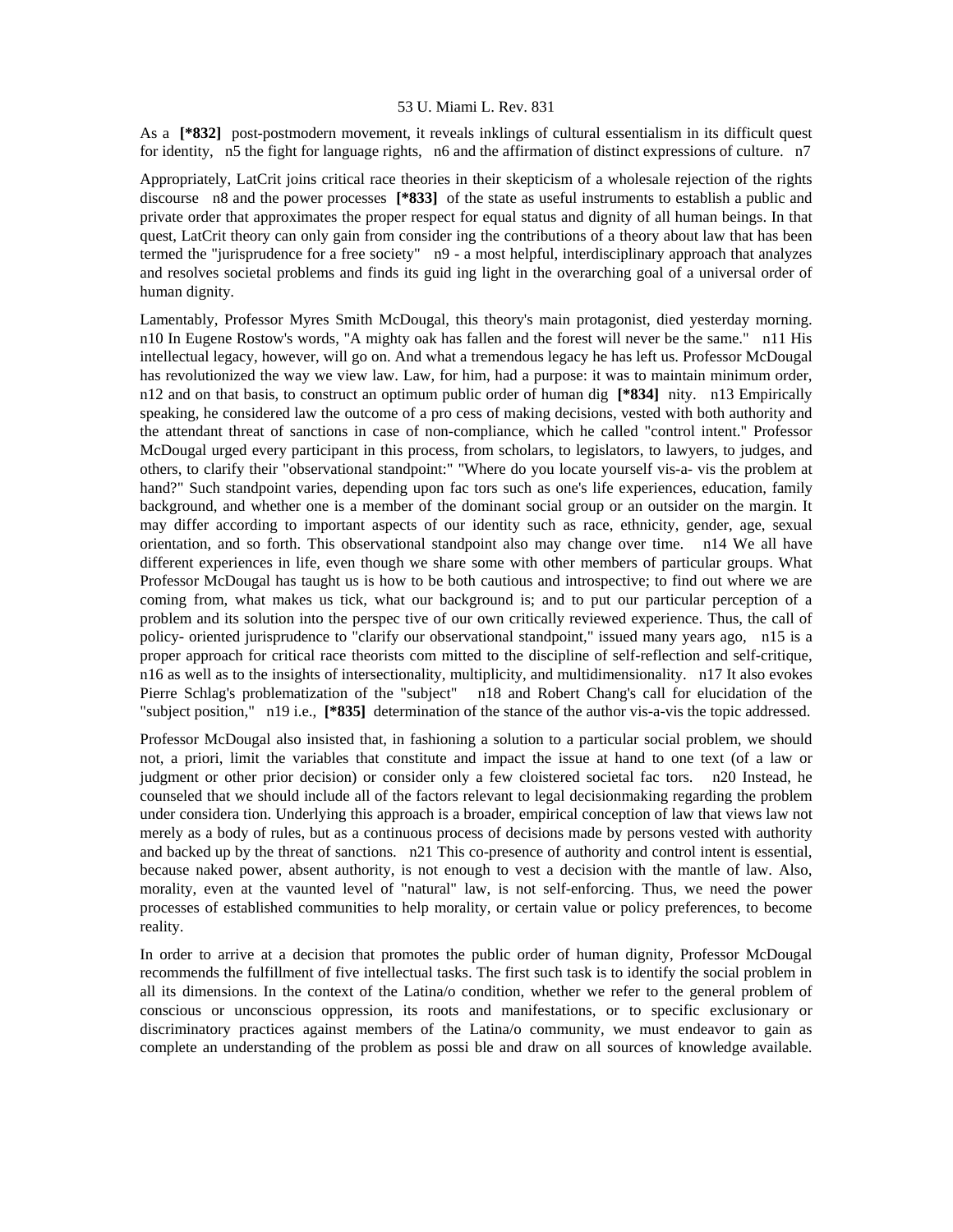These sources include narrative n22 as well as traditional, trans-subjective analysis. It is imperative that we use all the tools of empirical research at our disposal. The second phase of the inquiry highlights the conflicting claims, the claimants, their identifications, bases of power, and so forth. In a third step, the approach identifies the particular solutions in the processes of "making" and "applying" law that have been arrived at in the given community via legislation, court decisions, and so on. Beyond the text **[\*836]** of these decisions, it is critical to also analyze the conditioning factors of these authoritative and controlling decisions. Why did the law develop the way it did? Those conditioning factors include environmental fac tors, such as the mood of the times, and the predispositions of the deci sionmakers, personal, political, social, and so on. Taking into account changes in these conditioning factors, we would proceed to predict future decisions regarding the social problem under investigation. The last phase, which often is neglected in critical legal studies, is to offer a recommendation to solve the problem at hand.

For this recommendation, we need a guiding light. Professor McDougal's genius called this guiding light, the overarching policy preference, a "public order of human dignity." n23 This structural concept of dignity has been defined as maximum access of all people to the processes of shaping and sharing of all the values humans desire. Pro fessor McDougal's friend, Harold D. Lasswell, founder of policy sci ences, delineated those values empirically, as human aspirations for power, wealth, well-being, affection, respect, rectitude, skills, and enlightenment. n24 In seeking access for all, not just Bentham's greatest number, this approach would not leave minorities out in the cold. n25 In its inclusive thrust, this conception of dignity aspires to reach a solution, as difficult as that may be, that takes into account and safeguards the interests of all of the members of the community.

Documenting the face of oppression of Latinas/os in the United States of America is beyond the scope of these few comments. A thor ough analysis of the problem, its conflicting claims and past trends in decision, conditioning factors, and so forth, is nonetheless warranted. Legitimate and widespread grievances exist. From the Miami perspec tive, it may appear that an increasingly isolationist Anglo n26 elite consid ers Latinas/os as the present major threat to the melting pot, the constitutive myth of the United States. Famed historian Arthur Schles inger, Jr. has expressed this anxiety by stating that the unity of this coun **[\*837]** try is about to "break away at the fringes." n27 In Miami and the Southwest, where immigrant communities from south of the border dare to refuse to speak English and establish their own social and economic infrastructure, immigrant communities have made the inherited majority begin to experience, ever so slightly, what it feels like to be different, on the outside - to be a minority. Faced with what they perceive as Latina/o insistence on non-assimilation, some Anglos, at times joined by African Americans, have reacted with somewhat hysterical measures such as English-only statutes and legislation that adversely affects the status of immigrants on both the state and federal levels. Measures promoting inclusion and diversity, such as affirmative action policies, have been halted by the courts, which, at times, utilize legal arguments, such as colorblindness, out of proper historical context. We should, neverthe less, avoid the temptation of throwing in the towel by abandoning the legal process altogether and eschewing the reliance on claims to judi cially enforceable rights from the comfortable chairs of the academy. Power, at least in the short term, is necessary not only to sustain but also to overcome subordination.

## II. LatCrit and the Essential Relevancy of IndigenousPeoples

 If equal treatment, both in fact and in law, is our goal, it must be universal and it must be reciprocal and mutually granted. We must con tinue to be mindful of discrimination within our midst. If we do not respect the legitimate claims of others, we forfeit our own. n28 It is fitting that in this quest for equal dignity, the plight of indigenous peoples within the Latina/o midst cannot be ignored. To their credit, major intel lectual leaders of the LatCrit movement have not done so. They have formulated as international and bordercrushing a theory as they come. Elizabeth Iglesias has stated the issue clearly: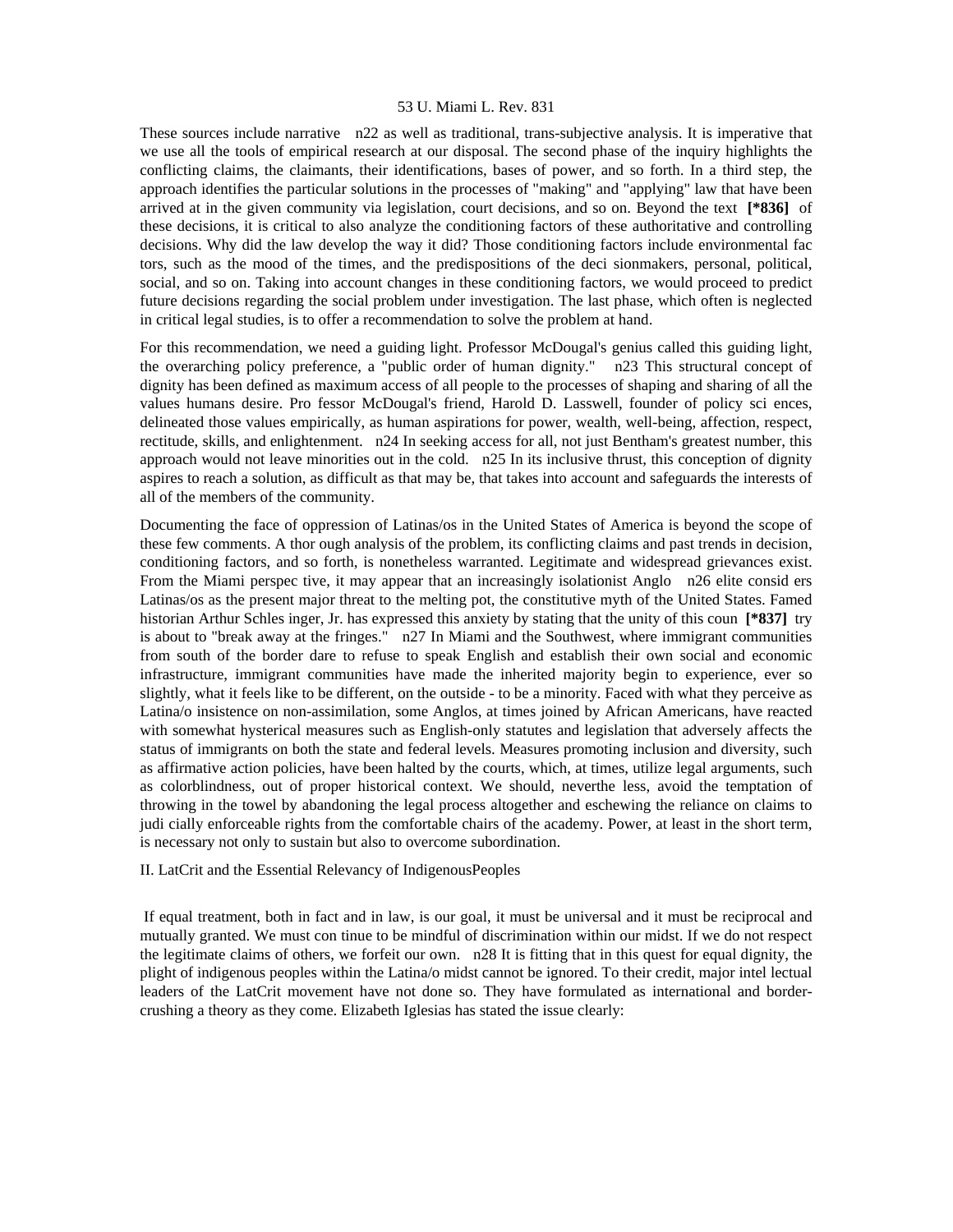Making the international challenge in our scholarship confronts us with the question whether our particular experiences of oppression will inspire us to imagine a broader more inclusive community, based on our common humanity and in solidarity with each other and the struggles and suffering of our Third World "others," or whether these experiences of oppression will become the media through which we **[\*838]**  stake our claim in the privileges of our First World citizenship. n29

 One must wonder whether everyone heard this message. A recent "Annotated Bibliography of Latino and Latina Critical Theory" manages to painstakingly describe seventeen distinct "themes" of "critical Latino/a scholarship," n30 including "intersectionality," "black/brown tensions," and "Latina/o essentialism," yet fails to mention the indigenous condi tion as any such "theme" nor does it include it in the discussion of any of these clusters of scholarship. The indigenous peoples of the Western hemisphere are, however, a key ingredient of Latina/o identity. As Mar garet Montoya points out, "As Latinas/os, we, like many colonized peoples around the globe, are the biological descendants of both indige nous and European ancestors, as well as the intellectual progeny of Western and indigenous thinkers and writers." n31

The indigenous peoples of the Western hemisphere are of flesh and blood. They have survived and continue to face an onslaught of massive attacks directed at the core of their existence. Their plight is not merely historical. It is a day-to-day occurrence of which we often are not aware, or wrongfully believe it exists only in foreign countries.

Conscious, and even more often, unconscious racism may infect the ranks of victim groups as well. I would like to share with you a personal example that highlighted the problem for me. A friend was driving a car in Miami, when a woman cut her off. Angry as hell and without even taking a close look at the inconsiderate "stupid" female driver, my friend blurted out "<exclx>Esa India!" Now, my friend is from Chile, a country where very few Indians remain. My friend had never even met an indio, or, for that matter, an india in her country. She also now regrets the incident and has kindly agreed to have me share it with you. What it reflects, however, is an attitude of unreflected, yet pervasive scorn of native inhabitants of the hemisphere, which places indigenous peoples at the bottom of the social ladder, and which appears widespread among criollas/os not only in the Southern Cone, but throughout Latin America. Similar attitudes, I am told, are to be found in Mexico, Vene zuela, and other parts of the Western hemisphere. They are a legacy of history a history of suffering, physical and cultural genocide, con quest, penetration, and marginalization that has been endured by indige nous people in this hemisphere and beyond.

Still, indigenous peoples have not been stamped out. A majority of **[\*839]** the population of Bolivia and Guatemala are indios. The indigenous people of Peru and Ecuador constitute more than forty percent of the population. In twelve countries, including Belize, Honduras, Mexico, and Chile, between five percent and twenty percent of the population are considered indigenous. n32 Overall, approximately fifty million people maintain indigenous lifestyles. This population is growing in absolute and relative numbers, n33 despite continuing attempts at physical extermi nation, the mass killings that never stopped, the disappearances, and the tortures. In civil wars, indigenous communities are often caught between the government and its armed forces on the one hand, and pri vate armies or gangs on the other. Ethnocide was often committed through the theft of indigenous land, policies of assimilation and termi nation, public and private discrimination, and other severe deprivations of many kinds. n34

It bears repeating that the process of colonization has left indige nous peoples defeated and relegated to minor spaces and reservations, mere breadcrumbs of the land conceded by the dominant society. Indi ans were separated from the sacred land of their ancestors, with which they shared a deeply spiritual bond. Deprived of traditional environ ments, they were politically, economically, culturally, and religiously dispossessed. They became entrapped peoples, "nations within." n35 The indigenous peoples aspire to leave this confinement, to extricate them selves from the trap, and to live lives of self-defined dignity and happi ness. Indigenous peoples all over the world claim the right to live freely on their ancestral lands, to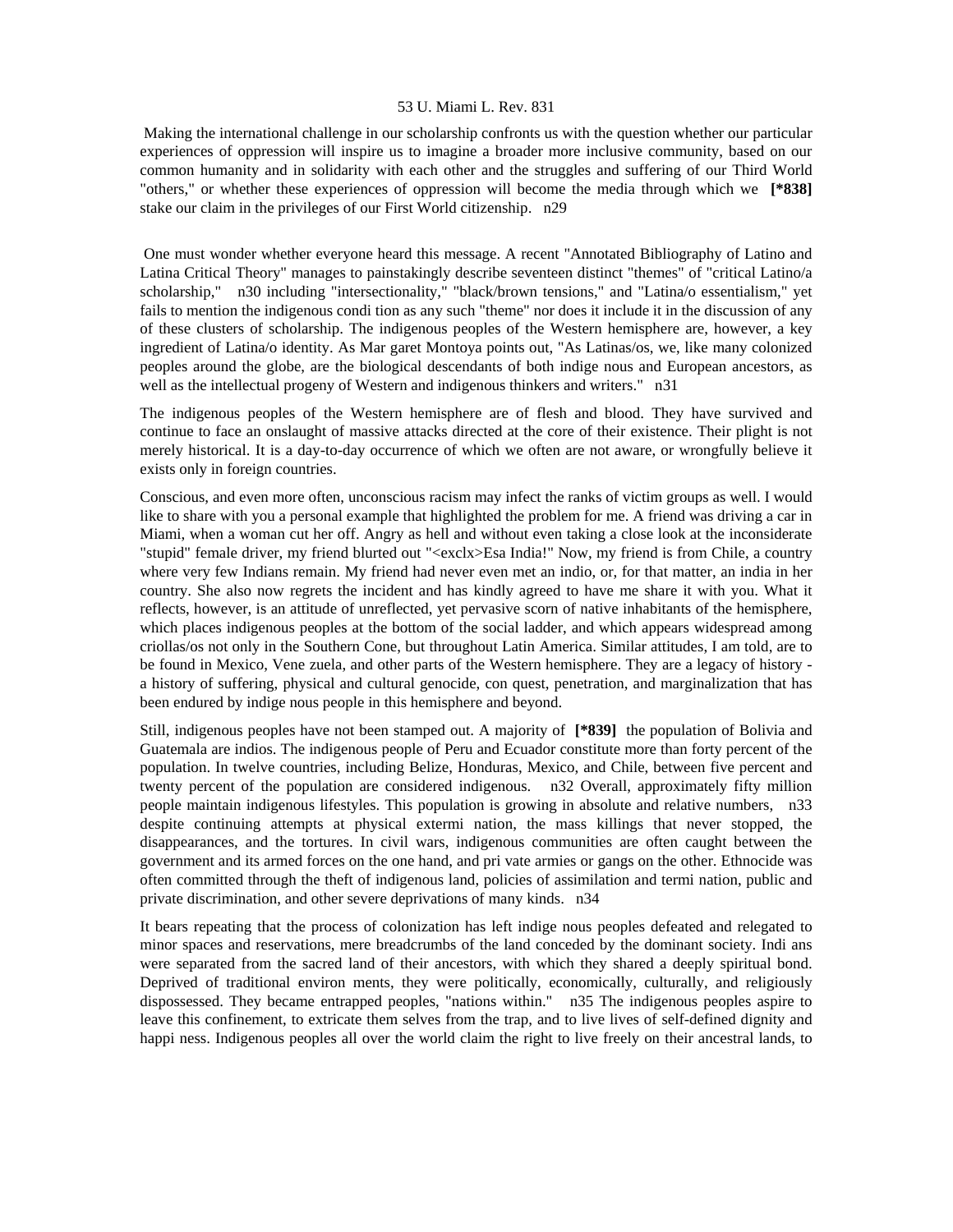celebrate their culture and deeply-felt spiritu ality, and to move from cultural autonomy to economic autonomy, and to political self-government. At times they may even call for the ulti mate option of secession.

Despite the European powers' successes on the battlefield, the legal systems of the conquerors often had a hard time justifying the conquest in terms of the constitutive myths of the community. Catholic Spain had Francisco de Vitoria rationalize the duty of the Indians to welcome the Iberian "guests," inter alia, with the New Testament admonition to "love thy Neighbor" and to be hospitable to strangers. n36 His view of the **[\*840]** essential humanity of Indians and their natural rights, however, did not fit with the atrocities committed by these self-invited guests. Victoria's fellow Dominican, Bartolome de las Casas, argued for better treatment of the beaten people. n37

By contrast, the British colonization relied much less on brute force and the destruction of indigenous political structures and society. Its subjugation strategies largely included mechanisms of negotiation and persuasion. n38 Nevertheless, like the Spanish, the hands of the British government and those of its successor administrations have not been free from blood.

III. Indigenous Peoples in Latin America

 The legacy of conquest and the meanderings of the legal status of the subjugated, but resurgent, Indian nations are retraced in the follow ing selective overviews of pertinent domestic legal systems throughout Latin America. Brazil's policies regarding indigenous peoples have set **[\*841]** important trends throughout Central and South America. Brazilian Indi ans, most of them inhabitants of the tropical rainforest of the Amazon, numbered 1.1 million at the time of conquest. By 1970, their numbers had dropped to 120,000. Now, the total Brazilian Indian population is estimated at 250,000, divided into 200 tribes and speaking 170 lan guages. n39 The Brazilian Indians do not enjoy any "inherent right" of "self-government." They are considered to be "relatively incapacitated," legally minor under the guardianship of the Brazilian state and subject to a special regime of tutelage.  $n40$ 

The tutelage is exercised by FUNAI (National Indian Foundation), the "Brazilian Bureau of Indian Affairs." The role of FUNAI is, pre sumably, to protect Indians' interests, but this protection has been car ried out in an exclusivist way under the guiding light of a national policy of assimilation. n41 Indians could not own land legally or initiate legal proceedings in their own right to defend their precarious rights of "pos session" and "usufruct" of lands. The old Brazilian Constitution postu lated: "The Union shall have the power to legislate upon ... incorporation of forest-dwelling aborigines into the national commu nity" with the goal of "integrating them, progressively and harmoni ously, in the national communion." Like the model of Venezuela, this model of development has been considered to be paternalistic and ethnocentric. n42

Partly in reliance on Vitoria's naturalist theory of international law, n43 Brazil recognized the right to primordial occupation of land. Many of its other statutes, however, help undercut this advantageous legal starting-point. The national government owns all minerals and hydropower resources found within the country. Brazil also claims for **[\*842]** est areas to be vacant land owned by the government. Thus, for forest- dwellers n44 to have their rights recognized, they must seek recognition of their title from a government agency that is also in charge of economic development. Additionally, land reform measures, such as land grants to individuals, threaten the lands indigenous people hold communally.

The new Brazilian Constitution of 1988, prompted, in relevant part, by a 1985 communication from the Inter-American Commission on Human Rights, reduces the role of FUNAI. Interventions on Indian land no longer can be authorized by the Executive Branch; they require approval by Congress. Also, the Indians' rights to their cultures and languages, as well as access to the judicial system and their original rights to land, finally have been recognized. n45 Art. 231 provides: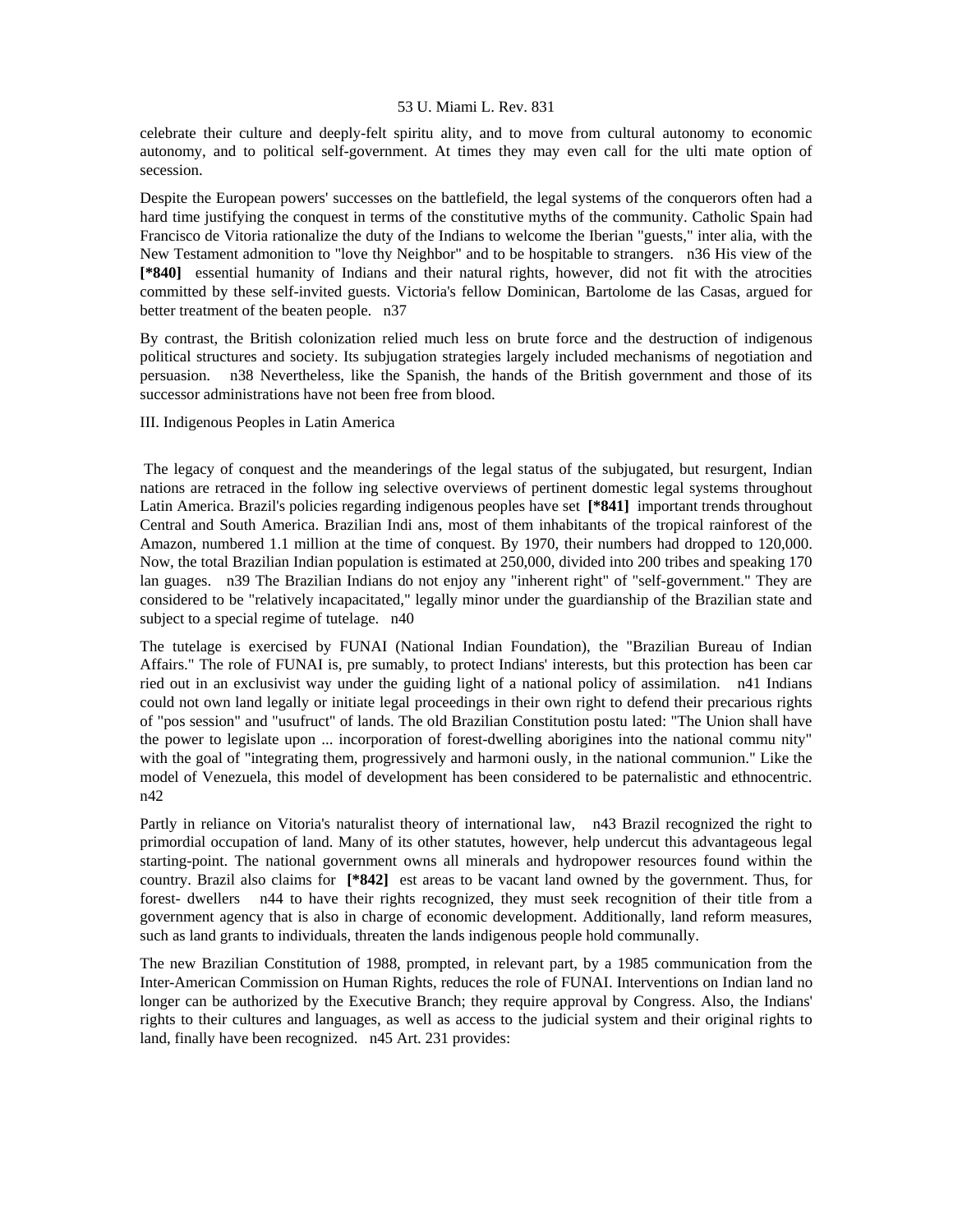(1) Lands traditionally occupied by Indians are those inhabited by them permanently; those used for their productive activities; those indispensable for the preservation of the environmental resources necessary for their well-being; and those lands necessary for their physical and cultural reproduction, according to their uses, customs and traditions.

(2) Indians are entitled to the permanent ownership of the lands tra ditionally occupied by them including the exclusive fruition or enjoy ment of existing soil resources, rivers and lakes.

 The Yanomami are the largest indigenous nation in the Amazon. n46 Nine-thousand of them live in the Brazilian state of Roraima, while twelve-thousand live across the border in Venezuela. The Yanomami occupy a territory the size of Washington State, and lived undisturbed in relative isolation until the 1980s. As many indigenous peoples, they believe that the natural and spiritual world are a unified force. n47 Their peaceful life ended in the late 1980s when gold, diamonds, and tin were discovered in their territory. Between 40,000 and 80,000 miners poured in, killing, burning their homes and the forest, and bearing the "gifts" of **[\*843]** epidemic diseases and environmental and moral destruction. n48

The new federal policy heralded by the 1988 Constitution was sup posed to stem this tide. According to this policy, ten percent of Brazil's territory was slated for demarcation as Indian land. An October 1993 deadline for demarcating these Indian lands has come and gone. FUNAI President, Sydney Possuelo, began a serious effort to protect these indig enous peoples from economic interests encroaching on their habitat, in particular, gold-mining interests. n49 He was dismissed in May 1993.

Brazil's turbulent internal politics did not help the plight of the Yanomami. In May of 1992, President Collor de Mello signed a decree ordering the demarcation of 9.66 million hectares of Yanomami terri tory. n50 FUNAI and the Federal Police began to expel the invading min ers, reducing their number to approximately 300 in July 1992. In December of 1992, President Collor was impeached, and government vigilance ended. In the spring of 1993, the miners returned, numbering approximately 11,000. After being driven out of their life-sustaining environment, some desperate Yanomami are committing the first known suicides in Yanomami history. n51

The government of Fernando Henrique Cardoso has, lamentably, given into some of the pressures of powerful groups opposed to the new federal policy on Indian lands. Its Decree No. 1775 of January 8, 1996, was liable to stop, if not roll back, demarcation of Indian land. It afforded private interests the right to formally contest the boundaries of Indian lands not yet demarcated. Decree No. 22 of 1991 had ensured the primacy of indigenous rights to ancestral lands based on aboriginal habitation alone. Under the decree, parties with "secondary" title would be compensated for their losses. Decree No. 1775 is a response to a **[\*844]** Brazilian Supreme Court case brought by an agribusiness firm that occu pies the land of the Guarani Indians. This firm has argued that the demarcation and registration of Indian land is unconstitutional because it does not provide for adversarial process. n52

At the time Decree No. 1775 was passed, only 210 of the 554 indigenous areas slated to be demarcated, registered, and guaranteed by October 5, 1993, were fully registered. The new decree was argued to cast a legal cloud over the remaining 344 territories, even exposing pre sidentially-approved and demarcated areas to legal challenge, n53 includ ing the gold-rich lands of the Yanomami.

Injunctions to reverse indigenous land titles already have been filed by powerful commercial interests. In addition, the effects of Decree No. 1775 extend far beyond the courtroom. In the first few weeks after Decree No. 1775 became law, eight Indian territories were reported to have been invaded, primarily by pirate mahogany loggers and gold min ers. n54 The degree has been called a "recipe for tragedy" because it has served only to encourage illegal invasions, massacres, selective killings, abductions, and other serious assaults on the original inhabitants and guardians of the Amazon. n55 Still, by February, 1999, 315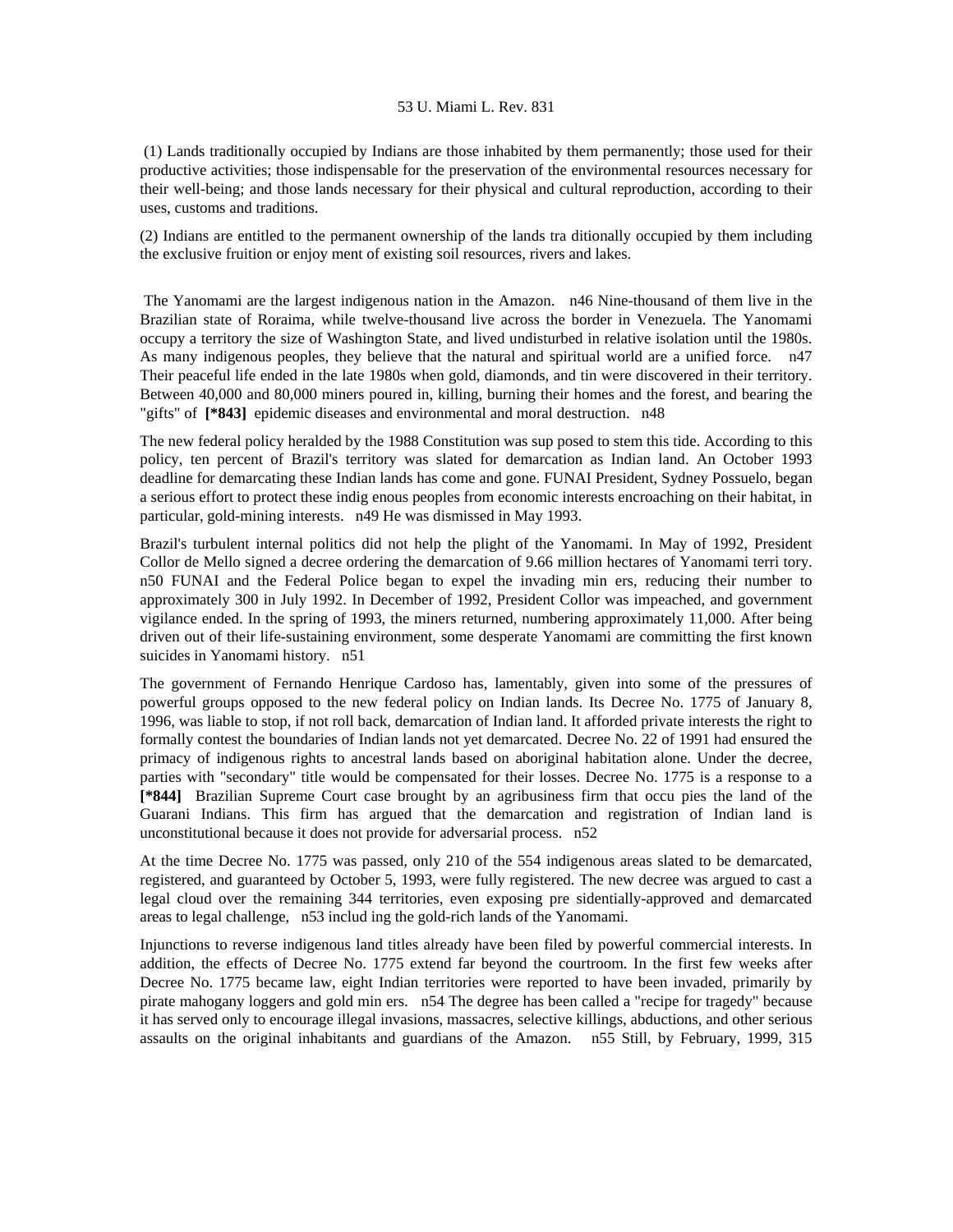indigenous areas have now been demarcated and registered. These areas cover 738,344 square kilometers, i.e. 79.4% of all Indian lands. The Brazilian government claims that Decree No. 1775 has given these Indian titles heightened legal protection and has made the process more **[\*845]** transparent. n56

Unlike 150 years ago in the United States, the possible replay of "Manifest Destiny" in Brazil does not go unnoticed and unaddressed by the world community. n57 Indigenous peoples have found significant and growing support worldwide - in the heartland and the capitals of the once-conquering nations.

One comparatively bright spot is Colombia's current governmental policy favoring Indian political and economic autonomy. The indige nous factor in this country is significant, encompassing approximately 800,000 persons, divided into eighty-one different communities and scattered throughout twenty-seven of the thirty-two political subdivi sions of the state. The 1991 Constitution was drafted with significant indigenous input and provided for a major political breakthrough. Arti cle 7 of the 1991 constitution recognizes and protects the ethnic and cultural diversity of the Colombian nation. This is a marked departure from integrationist or assimilationist schemes. It affords indigenous communities a high degree of political and administrative autonomy (arts. 246, 286, 321, 329). Respect for their institutions of selfgovern ment is guaranteed through provisions such as those that recognize indigenous courts and their application of traditional customary stan dards (arts. 246, 330). Indigenous collective property rights are recog nized, in particular collectively owned and inalienable resguardos (art. 329). Native languages and dialects are made official languages in indigenous territories (art. 10). Education in these territories is to be bilingual and must be directed to preserve and develop indigenous cul tural identity (art. 10, 68).

On a national level, the indigenous peoples are represented by at least two senators in a special national district and by a number of repre **[\*846]** sentatives fixed by law. They participate in key decisions concerning the exploitation of natural resources within their territories (art. 330) and the drafting of the national plan (arts. 340, 341). Indigenous peoples also receive transfers from the national budget and from the oil and min eral resources exploitation royalties (art. 357). The judicial system, in particular, the newlycreated Constitutional Court, using the innovative writ of protection for human rights (accion de tutela,) was instrumental in making this prescriptive scheme a reality. n58 Still, there are counterforces, including the "fog of war" with narcoterrorism, and ONIC (Organizacion Nacional Indigena de Colombia), founded in 1982 as the leading force of indigenous empowerment, has to continue its strenuous efforts to protect the rights and interests of the first peoples of Colombia.

Another place of cautious hope is Venezuela, at least at the federal level of government. Article 77 of its Constitution of 1961 establishes the principle of special protection for the indigenous peoples in order to facilitate their inclusion in the life of the nation. n59 Making use of this rather oblique provision, the Venezuelan Supreme Court recently invali dated as unconstitutional the political structuring of the federal state of Amazonas and ordered a reorganization that will take into account the **[\*847]** legitimate interests of the indigenous communities in that state. n60 On December 10, 1997, the Supreme Court issued an order of execution on that judgment. The Court ordered the Legislative Assembly of the State of Amazonas to abstain from any action to give legal effect to its draft law on the political-territorial restructuring of the State which was writ ten without the indigenous communities participating. Unfortunately, the State Legislature, on December 17, 1997, decided to go ahead and to publish the law despite the court's ruling. This action of defiance of the Supreme Court order is now under attack in the very same court. n61

Thirty-five to forty percent of the population of Ecuador is esti mated to be indigenous. The country's unity, forced by the ruling crio llo elite, was based on mestizaje, common religion, and language. n62 Assimilationist and paternalistic policies characterized the policies of the government. This resulted in efforts to "launder" the indigenous people by underreporting their population, n63 or by calling them "minorities." n64 For the ten indigenous nationalities this exclusion is the reality, as rec ognized by the Inter-American Commission for Human Rights in its April 24, 1997, report on the human rights situation in Ecuador. n65 The **[\*848]** indigenous nationalities are shockingly poor, but they no longer are for gotten.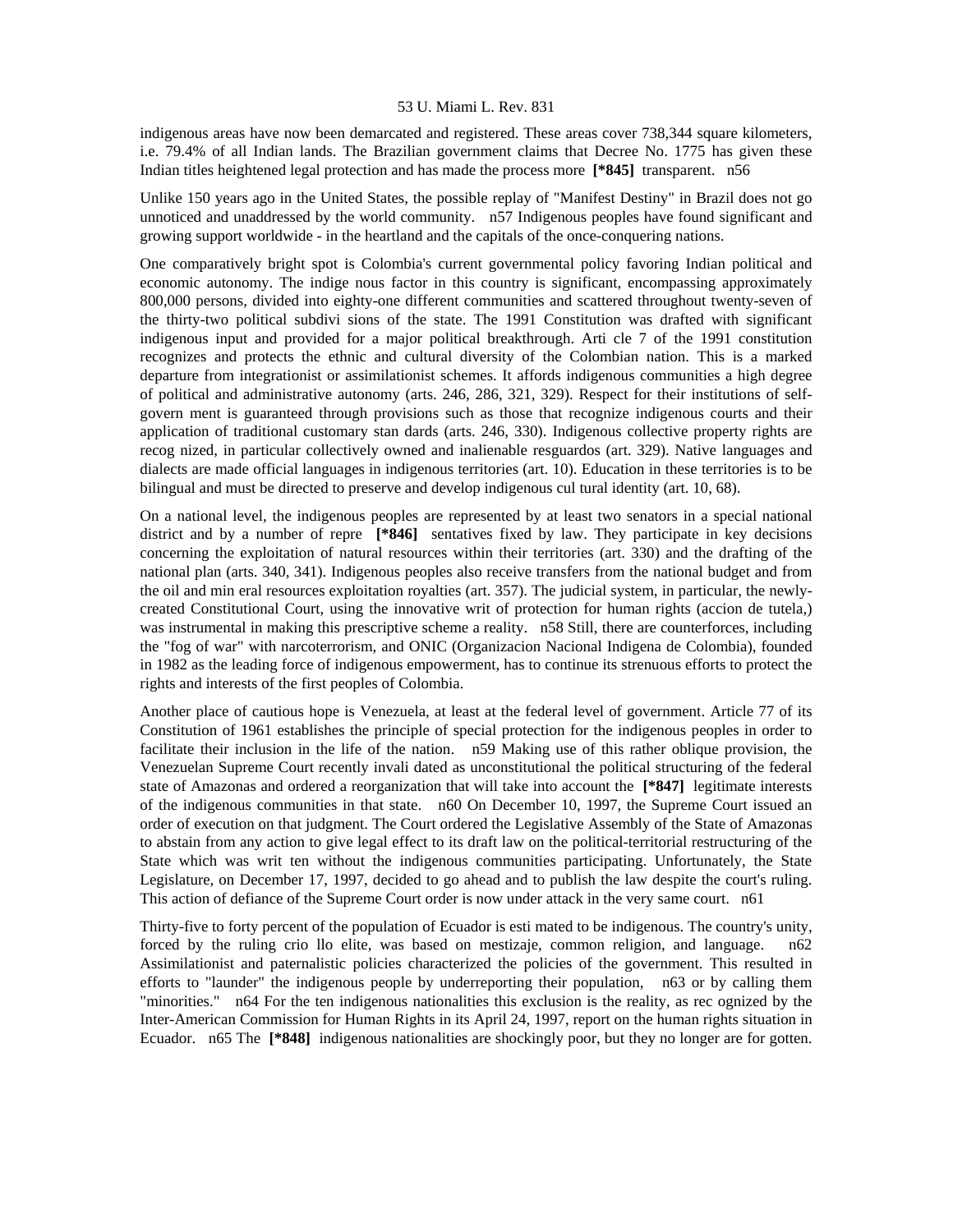They have managed to maintain their identity. Organized on a national level in the Confederation of Indian Nationalities of Ecuador (CONAIE), established in 1986, the indigenous peoples are pressing the interrelated demands of pluri-nationality, territoriality, and self- determination. n66

Most of Peru's indigenous people reside in its Highland Andean regions. They speak predominantly Quechua or Aymara and number approximately nine million, which equals thirty-eight percent of the country's population. n67 They are the poorest, least educated, and least influential groups in Peru. n68 Historically, the Spanish, in the 1600s, rec ognized the pre-colonial social units of the Indians of the Andes called ayllus. n69 The Peravian government, in 1854, renounced this scheme and sold many indigenous lands. The Peruvian constitutions of 1920, 1933, and 1980 again protected communal lands. In 1925, fiftynine indige nous communities were recognized. This number has increased, and these communities have been granted a large measure of internal autonomy. n70

Bolivia, judging by percentages of population, is the most indige nous of all the countries in Latin America. 4.440 million indigenous people, most of them speaking Quethua and Aymara, live in the alti plano, or Andean region of the country. They constitute fifty-five per cent of all Bolivians. n71 The indios are highly discriminated against. Via a 19th-century decree, they were forced to sell their traditional commu nal lands. n72 In the 1960s, an indigenous movement started, taking its name and inspiration from the legendary Indian leader Tupac Katari who had led the 1781 uprising against the Spanish colonizers. The Kataristas were quite successful politically in the 1970s, and one of their leaders, Carlos Palenque, an Aymara Indian, was elected Mayor of La Paz in 1989. In 1991, a national law was passed protecting the rights of indige nous peoples. On May 13, 1992, President Paz Zamora granted the **[\*849]** indigenous people in the Andean region one million hectares of land. n73 A constitutional reform in 1994 designated Bolivia a "multiethnic, pluricultural society" and allowed indigenous people to assume the own ership of their traditional lands. n74 Despite this progress on the political front, social discrimination and economic distress are likely to persist, since Bolivia is the Western Hemisphere's poorest country - second only to Haiti. n75 In contrast, Bolivia's neighbor to the South, Chile, reports, as of 1995, only 598,000 indigenous people, making up four point two per cent of the population. n76 The largest group of them, comprising over 570,000 persons, is the Mapuche. n77 They constitute the poorest sector of Chilean society, living now primarily on reservations south of Santiago. On the basis of two thousand meetings with indigenous communities and the work of a Special Commission of Indigenous Peoples (CEPI), Chile has passed new legislation in October of 1993 that legally recog nizes indigenous peoples and their rights to selfidentification, to their culture, and to the lands they historically occupied and possessed. n78 This Ley Indigena also affords protection for sacred sites and establishes a special fund (Fondo de Tierras y Aguas) for the financing of mecha nisms to resolve disputes over land and water. Additional funding exists for indigenous development (Fondo de Desarrollo Indigena). n79

Nicaragua's Political Constitution, adopted by the Sandinista gov ernment n80 in the mid-1980s, recognized the communal property and cul tural rights of the indigenous peoples of the Atlantic Coast. n81 Legislation in 1987 also created autonomous political regions for the indigenous communities of the Atlantic Coast. n82 Still, problems persist. **[\*850]** The Nicaraguan government's thirty-year concession to a Korean-owned company to log a large area of tropical rain forest in the Atlantic Coast region inhabited by indigenous communities is presently under attack before the Inter-American Court on Human Rights. n83

Violence, unfortunately, begets violence when the two worlds col lide and little effort is undertaken to accommodate the vital interests of the indigenous peoples. This violence has been the reality in, among other places, the decades-long war in Guatemala, and the revolt in Chia pas, Mexico.

In Guatemala, on December 29, 1996, "the guns may have finally fallen silent." The peace accord signed on that day between the govern ment and the guerrilleros, many of them Maya Indians, proclaimed to put an end to this country's long, bloody, and "forgotten" civil war, which left at least 100,000 persons dead,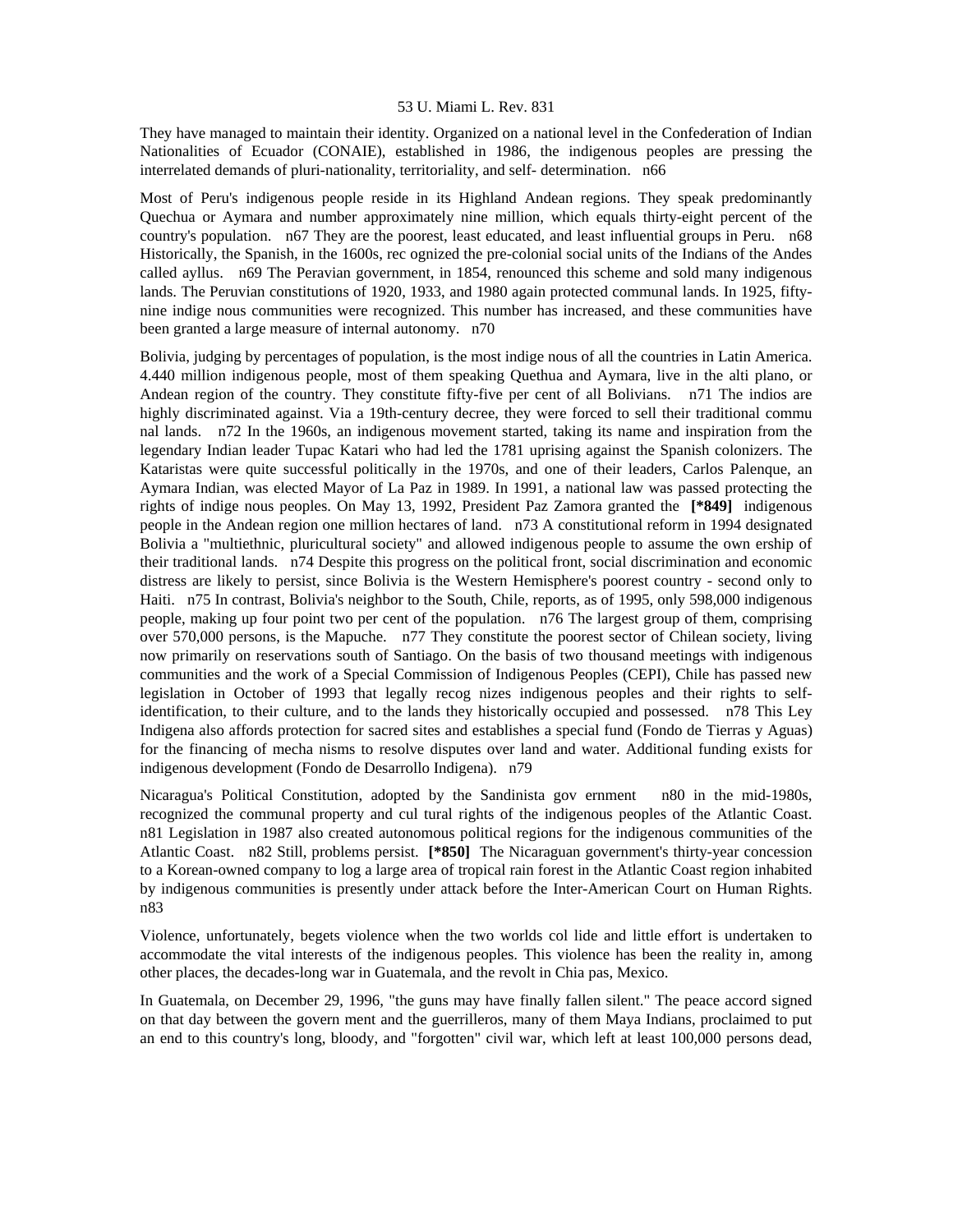40,000 missing, 250,000 chil dren orphaned, and more than one million people driven from their homes. n84 The final accords guarantee, inter alia, Indian rights and land reform. n85 The jury is still out on the ultimate success of this experiment in national reconciliation.

Mexico is the battleground where it appears that indigenous peoples recently have taken up arms against the ruling elites. 85 percent of the Mexican population is mestizo, while ten million Mexicans are consid ered indios, primarily because of their language. n86 These indigenous **[\*851]** peoples, divided into fiftythree different etnias, have suffered degrada tion and severe deprivation of values. The Indian past is "in many ways glorified," but an enormous gap exists between the Mexican myth and its "operational code." n87 The movement embodied by the Ejercito Zapatista de Liberacion Nacional (EZLN), in the Mexican State of Chia pas, unites men and women from the Tojolobal, Tzeltal, Tzotzil, and Chol communities, all with Mayan roots, in the desire to confront the situation head-on. Since its inception, on January 1, 1994, the uprising has had military, political, and spiritual dimensions, and it has garnered considerable support, both inside and outside of Mexico. n88 One year earlier thousands of indios had died needlessly in that very state, they had experienced "physical and spiritual hunger, lack of medical services, and a century and a half of discrimination." n89 Their reasons for revolt and their demands were outlined in a document called the Declaracion de la Selva Lacandona. The indios asked for autonomy, the democrati zation of the country's political life, the rule of law, and certain aspects of social justice. n90 Negotiations, which began with much hope, have stalled, and the reaction to the uprising has become more violent. The "first postmodern revolution" n91 faces a difficult road ahead.

Despite local variations, we may note some convergent, if not com mon trends in the domestic legal treatment of indigenous peoples throughout Latin America:

Indian nations still occupy the bottom rung of the ladder of eco nomic and social status in the countries in which they reside. Their physical and spiritual survival is threatened by outside encroachment - private and, sometimes, public action.

A trend toward legal recognition of the special spiritual bond between indigenous peoples and their land is, however, clearly discerni ble. This movement includes the demarcation and legal guarantee, if not return, of lands of traditional indigenous use, and a recognition of Native title to use the resources of nature in the traditional, communal ways **[\*852]** (hunting, fishing, etc.). Counterforces, though, have been mobilized, and they have achieved some measure of success.

Nation-states rule out the option of political independence or a right to secession to indigenous peoples in their territory. However, in some countries, indigenous peoples are afforded an increasing range of auton omy. This recognition of self-rule, albeit limited, covers issues of mem bership, structures and processes of authority and control, as well as manifestations of culture and spirituality.

The gains made by indigenous communities are probably too far advanced and entrenched for the clock to be turned back to the policies of assimilation and termination.

To cement these gains domestically, the development of interna tional prescriptions would help substantially. These prescriptions might not only seal progress discernible in the common law countries of North America and Oceania, but they also could provide the necessary sword to fight for a proper regime of protection and empowerment of indige nous populations in Central and South America, as well as in the remaining parts of the planet.

Both on the regional and universal level, declarations on the rights and status of indigenous peoples are in the formative stage. n92 Taken together with widespread state practice, pertinent customary law has emerged. n93 Any international prescriptions regarding indigenous peo ples should be structured in such a way as to maximize for the intended beneficiaries the access of shaping and sharing of all the values humans desire.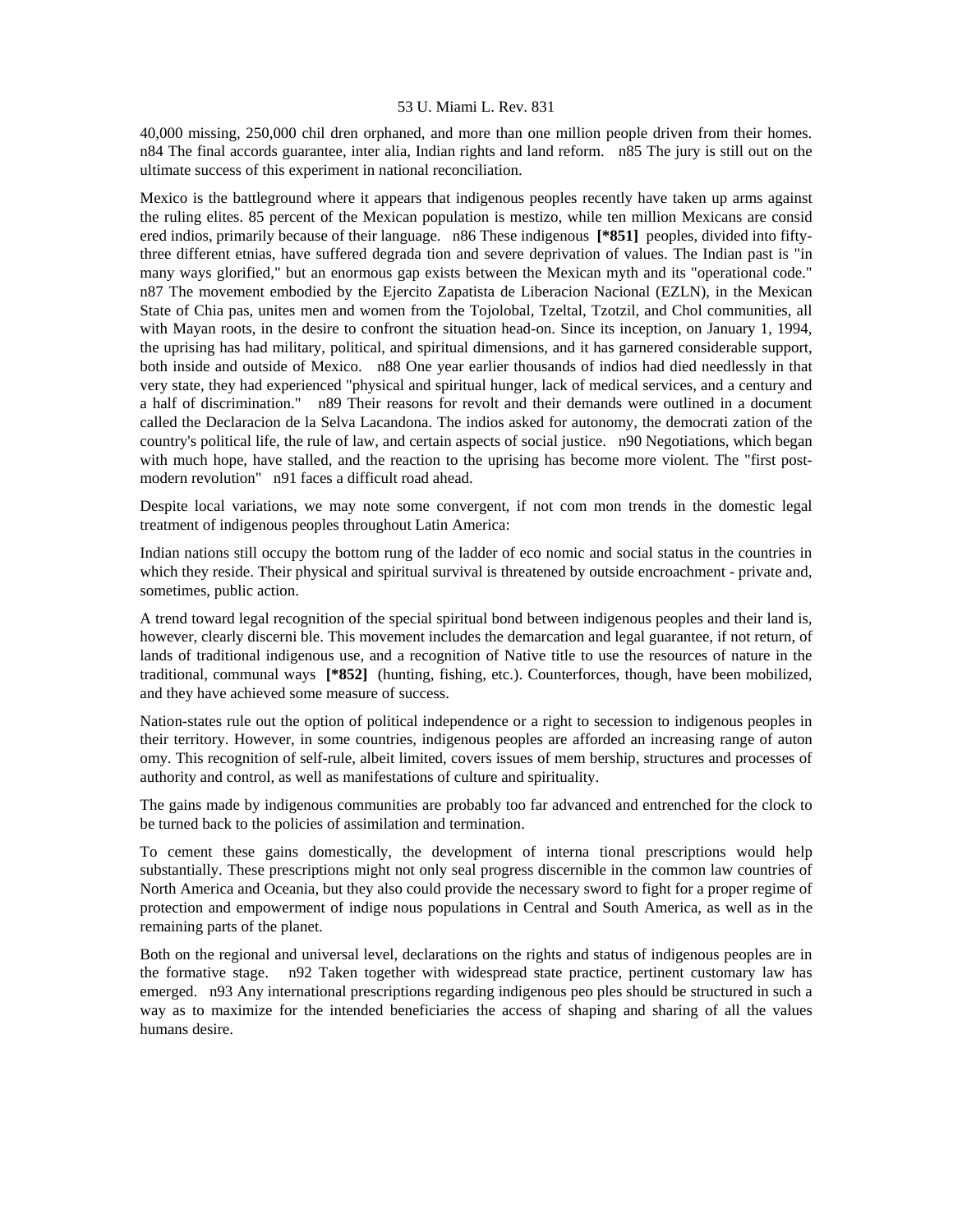#### V. Conclusion

 LatCrit, in its quest for authenticity, equal dignity, and removal of all vestiges of colonialism and oppression, is a most valuable ally in the struggle of indigenous peoples. Indigenous persons encounter, some of **[\*853]** the very same experiences Latinas/os face day in and day out in this country: exclusion, invisibilization, discrimination, the perception and reality of oppression. LatCrit has not shied away from addressing diffi cult issues. The movement continues to unfold and bring to light, the variegated, often hidden and many times unconscious manifestations of discrimination, racism, and social/economic subordination. The phe nomena of oppression and discrimination, however, transcend the bor ders of this country. Latina/o identity, in particular, is essentially and radically, i.e., from its roots up, international. To be true to its guiding lights, the movement cannot afford to ignore the complexities of the inner structure of the Latina/o community/ies. It cannot foreswear the analysis of the sometimes vast differentials of power, wealth, well- being, and other values within its midst as well as the resulting patterns of oppression and injustice - whether they manifest themselves in this country, "homebred" or imported, or at the places of the Latina/o family outside the United States, in the other countries of this hemisphere trau matized by the experience of colonial conquest. The plight of indige nous people is very much a part of the Latina/o condition.

Myres Smith McDougal has left us with a powerful set of tools to advance the critical study of the human condition and its attendant con flicts and to develop solutions in the global common interest. Would that we make use of his treasure trove of instruments, his inclusive, con figurative jurisprudence to join together in the quest for a world order that responds to all of our aspirations and that celebrates difference as fervently as it affirms the universal goal of respect for equal dignity and justice for all.

#### **FOOTNOTE-1:**

n1. See Francisco Valdes, Under Construction: LatCrit Consciousness, Community, and Theory, [85 Cal. L. Rev. 1087, 1092 \(1997\).](http://www.lexis.com/research/xlink?searchtype=get&search=85%20Calif.%20L.%20Rev.%201087,at%201092)

## n2. [Id. at 1096.](http://www.lexis.com/research/xlink?searchtype=get&search=85%20Calif.%20L.%20Rev.%201087,at%201096)

n3. Key elements of this strategy are the twin goals of empowering individual human beings via education and encouraging them to act as agents for social change. See Paulo Freire, Pedagogy of the Oppressed (1970).

n4. Critical Legal Studies (CLS) launched a more fundamental assault on "rights rhetoric." It argues that rights perpetuate patterns of societal subordination by, inter alia, maintaining "collective passivity." Peter Gabel & Duncan Kennedy, Roll Over Beethoven, [36 Stan L. Rev.](http://www.lexis.com/research/xlink?searchtype=get&search=36%20Stan.%20L.%20Rev.%201,at%2036)  [1, 36 \(1984\).](http://www.lexis.com/research/xlink?searchtype=get&search=36%20Stan.%20L.%20Rev.%201,at%2036) See also Mark Kelman, A Guide to Critical Legal Studies 63 (1987) ("Rules are the opiate of the masses"); Duncan Kennedy, Form and Substance in Private Law Adjudication, 89 Harv. L. Rev. 1685 (1976); Mark Tushnet, An Essay on Rights, [62 Tex. L. Rev. 1363](http://www.lexis.com/research/xlink?searchtype=get&search=62%20Tex.%20L.%20Rev.%201363)  [\(1984\);](http://www.lexis.com/research/xlink?searchtype=get&search=62%20Tex.%20L.%20Rev.%201363) and Peter Gabel, The Phenomenology of Rights-Consciousness and the Pact of the Withdrawn Selves, [62 Tex. L. Rev. 1563 \(1984\).](http://www.lexis.com/research/xlink?searchtype=get&search=62%20Tex.%20L.%20Rev.%201563) Another reason for the critique of "rights" is their perceived indeterminacy. Cf. Mari Matsuda, Looking to the Bottom: Critical Legal Studies and Reparations, 22 Harv. C.R.-C.L. L. Rev. 323, 328 (1987) ("Rights are whatever people in power say they are.") In addition, proponents of feminist jurisprudence have identified a focus on "rights," even as a means to overcome social injustice, as overly aggressive, male, litigious. See, e.g., Mary Ann Glendon, Rights Talk (1991).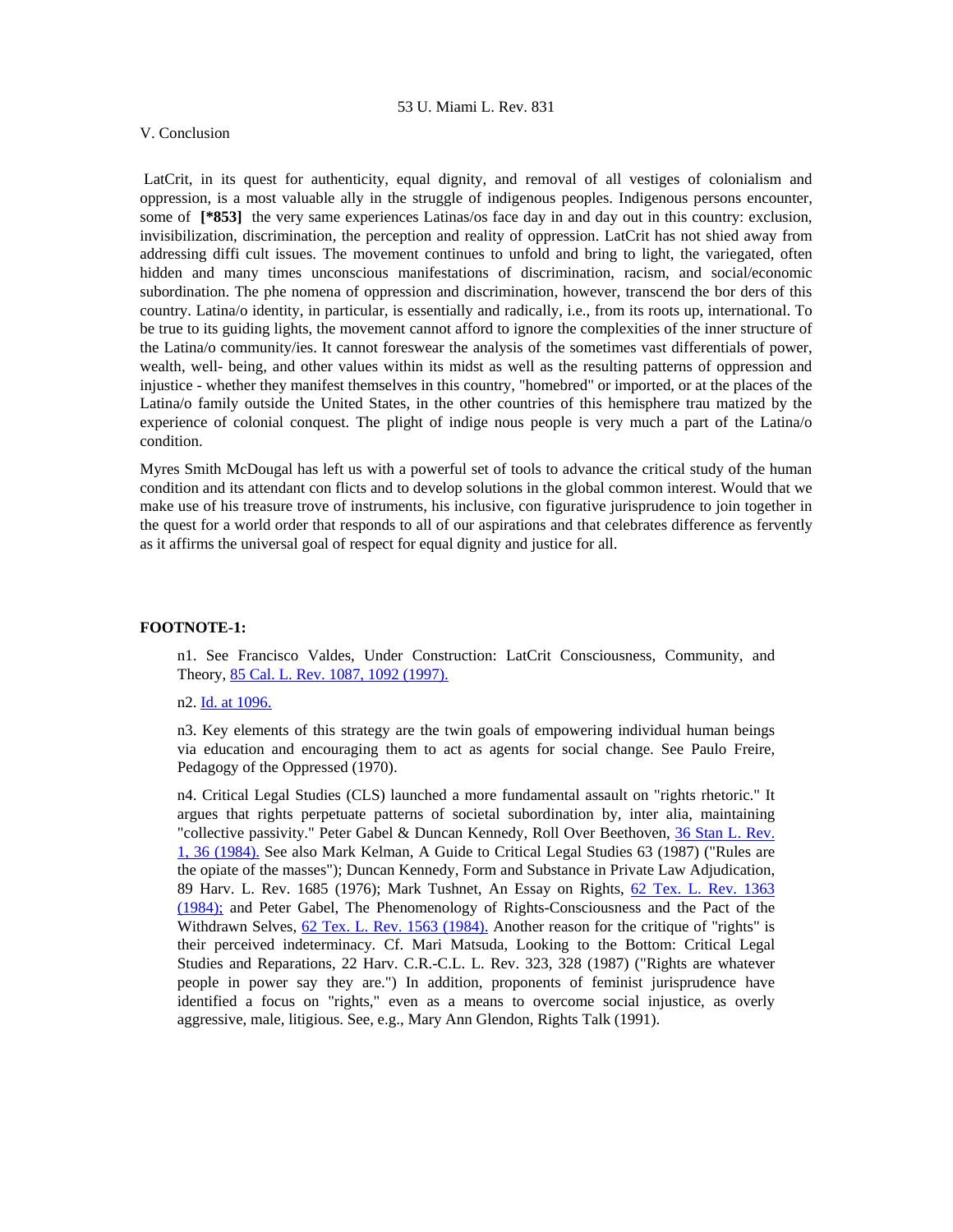n5. The definition of Latina/o identity is complicated by the multiple affiliations and identifications of the individual person sought to be encompassed. See Leslie G. Espinoza, Latina/o Identity and Multi-Identity, in The Latino/a Condition: A Critical Reader 17-23 (Richard Delgado et al. eds., 1998). For local flavor, see Andra D.S. Burch & Lydia Martin, Defining Who We Are In S. Florida Isn't Just a Black and White Issue, The Miami Herald, Sept. 7, 1998, at 1A, 6A.

Frank Valdes uses the term "Latina/o" "generally to signify persons with nationalities or ancestries derived from countries with 'Hispanic' cultures; currently in the United States, these persons or groups are primarily (but not exclusively) Mexican Americans, Puerto Ricans, and Cubans or Cuban-Americans." Valdes, supra note 1, at 1090 n.6. This working definition still leaves us with the question of what, exactly, "Hispanic cultures" are. As Valdes points out, Latina/o communities are characterized by a "high degree of mestizaje, or racial intermixture." Id. at 1106. In celebrating this substantive, multicultural condition, Margaret Montoya calls for the "pursuit of mestizaje, with its emphasis on our histories, our ancestries, and our past experiences, ... [because it] can give us renewed appreciation for who we are as well as a clearer sense of who we can become." Margaret E. Montoya, Masks and Identity, in The Latino/a Condition: A Critical Reader 37, 42 (Richard Delgado et al. eds., 1998).

n6. See Christopher David Ruiz Cameron, How the Garcia Cousins Lost Their Accents: Understanding the Language of Title VII Decisions Approving English-Only Rules as the Product of Racial Dualism, Latino Invisibility, and Legal Indeterminacy, 85 Cal. L. Rev. 1347, [1366 \(1997\),](http://www.lexis.com/research/xlink?searchtype=get&search=85%20Calif.%20L.%20Rev.%201347,at%201366) ("To suppress the speaking of Spanish is to suppress an essential, if not the essential, component of Latino identity"); see also Montoya, supra note 5, at 41 (Montoya's sensitive statement on the relevancy of language, syntax, and accent to identity: "Aqui estoy ocultada por mi mascara linguistica con sus aspectos subtextuales. Desde ni<tild n>a, he entendido el significado de accentos, vocabulario, pronunciacion, sintaxis. En ingles estos elementos idiomaticos estan relacionados con mi psique, con la persona quien soy. Por la primera vez entiendo que espa<tild n>ol tiene el mismo poder"); Juan F. Perea, Death by English, in The Latino/a Condition: A Critical Reader, 583 (Richard Delgado et al. eds., 1998); Margaret E. Montoya, Law and Language(s), in The Latino/a Condition: A Critical Reader, 574 (Richard Delgado et al. eds., 1998).

n7. See Angel R. Oquendo, Re-imagining the Latino/a Race, in The Latino/a Condition: A Critical Reader, 60, 70 (Richard Delgado et al. eds., 1998). See also Ilan Stavans, The Hispanic Condition: Reflections on Culture and Identity in America (1995); Renato Rosaldo, Culture & Truth: The Remaking of Social Analysis (1989); Felix M. Padilla, On the Nature of Latino Ethnicity, 65 Soc. Sci. Q. 651, 662 (1984). Also, the humanities discussion of the integrative function of music and dance in Latina/o communities might be apposite in this context.

n8. For an insightful critique of pertinent CLS theories and theorists, see Richard Delgado, The Ethereal Scholar: Does Critical Legal Studies Have What Minorities Need?, 22 Harv. C.R.- C.L. L. Rev. 301 (1987).

According to classical "liberal" theory (another article needs to be written about the gusto with which both the left and the right attack their common foe, albeit differently defined, i.e. "liberalism"), the empowerment of individuals through the legal system has been effectuated, over time, through the accordance of certain legally protected claims called "rights." Recently, this focus has come under fire. See discussion supra note 4. However, shared concepts of legal "rights" and their enforcement in authoritative and controlling decision-making structures have been, and continue to be, critical to the protection of vulnerable groups. Thus, rights are necessary, albeit hardly sufficient. See Siegfried Wiessner, Faces of Vulnerability: Protecting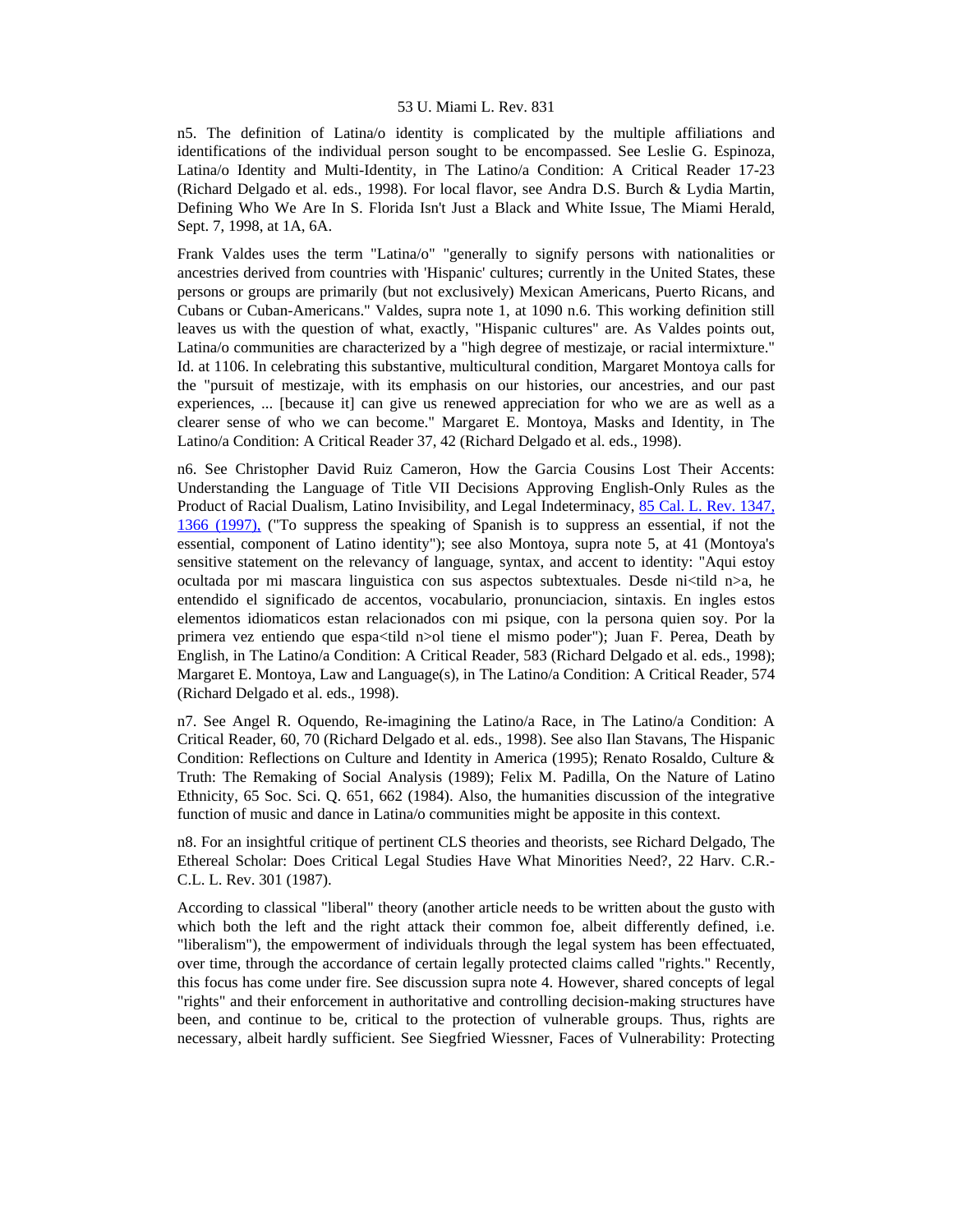Individuals in Organic and Non-Organic Groups, in The Living Law of Nations 217, 222 (Gudmundur Alfredsson & Peter MacAlister-Smith eds., 1996). They are, if not prerequisites, at least useful tools in the realization of other "ideas of the good" such as a global (minimum) ethic, cf. Ja zum Weltethos, Perspektiven f<um u>r die Suche nach Orientierung (Hans K<um u>ng ed., 1995), some basic mandates of religion or the concept of development, cf. L. Henkin, The Age of Rights 186-87, 191-93 (1990) even Joseph Singer's social vision of "nihilism" in its quest for the prevention of cruelty, alleviation of misery, and democratization of illegitimate hierarchies, cf. Joseph William Singer, The Player and the Cards: Nihilism and Legal Theory, [94 Yale L.J. 1 \(1984\),](http://www.lexis.com/research/xlink?searchtype=get&search=94%20Yale%20L.J.%201) the tenets of natural law, or the goals of a world public order of human dignity as suggested here. The indeterminacy critique does not relieve us from responsibility for our acts of interpretation, i.e., participation in the process of making and changing decisions. See Drucilla Cornell, From the Lighthouse: The Promise of Redemption and the Possibility of Legal Interpretation, 11 Cardozo L. Rev. 1687, 1714 (1990) ("Interpretation is transformation, and we are responsible as we interpret for the direction of that transformation. We cannot escape our responsibility implicit in every act of interpretation.").

n9. The summa of the approach presented here is to be found in Harold D. Lasswell  $\&$  Myres S. McDougal, Jurisprudence for a Free Society: Studies in Law, Science and Policy (1992). It has been developed and applied in a wide variety of contexts. Key statements of the approach, interchangeably called the "New Haven School of Jurisprudence," "law, science and policy," or "policy-oriented jurisprudence," are to be found in the classic articles: Myres S. McDougal  $\&$ Harold D. Lasswell, Legal Education and Public Policy: Professional Training in the Public Interest, 52 Yale L.J. 203 (1943); Harold D. Lasswell & Myres S. McDougal, Jurisprudence in Policy-Oriented Perspective, 19 U. Fla. L. Rev. 486 (1966-67); Myres S. McDougal & Harold D. Lasswell, Criteria for a Theory About Law, 44 S. Cal. L. Rev. 362 (1971); Myres S. McDougal, Harold D. Lasswell & W. Michael Reisman, Theories about International Law: Prologue to a Configurative Jurisprudence, 8 Va. J. Int'l L. 188 (1968). For the location of Myres McDougal's ideas in the universe of jurisprudence, see William L. Morrison, Myres S. McDougal and Twentieth-Century Jurisprudence: A Comparative Essay, in Toward World Order and Human Dignity: Essays in Honor of Myres S. McDougal 3 (W. Michael Reisman & Burns H. Weston eds., 1976).

n10. The lecture was presented on May 8, 1998, the day after Professor McDougal passed away.

n11. 45 Yale L. Rep. No. 2, at 16 (Summer 1998).

n12. Myres S. McDougal & Siegfried Wiessner, Law and Minimum World Public Order, in Myres S. McDougal & Florentino P. Feliciano, The International Law of War xix (1994).

n13. W. Michael Reisman, Myres Smith McDougal Remembered, 45 Yale L. Rep. No. 2, at 14, 15 (Summer 1998).

n14. Individual and group identity influence and modify each other in social interaction. As an individual human being's identity develops in constant interplay between the individual and society's constituent groups, starting with the basic relationship between parents and children, not only is the individual self shaped and changed, but general patterns of group behavior are reconstructed and modified as well. See George Herbert Mead, Mind, Self and Society: From the Standpoint of a Social Behavioralist (C. Morris ed., 1934); Wiessner, supra note 8, at 218- 19 (providing further references).

n15. E.g., Lasswell & McDougal, Jurisprudence in Policy-Oriented Perspective, 19 U. Fla. L. Rev. 486, at 501 (1966-67).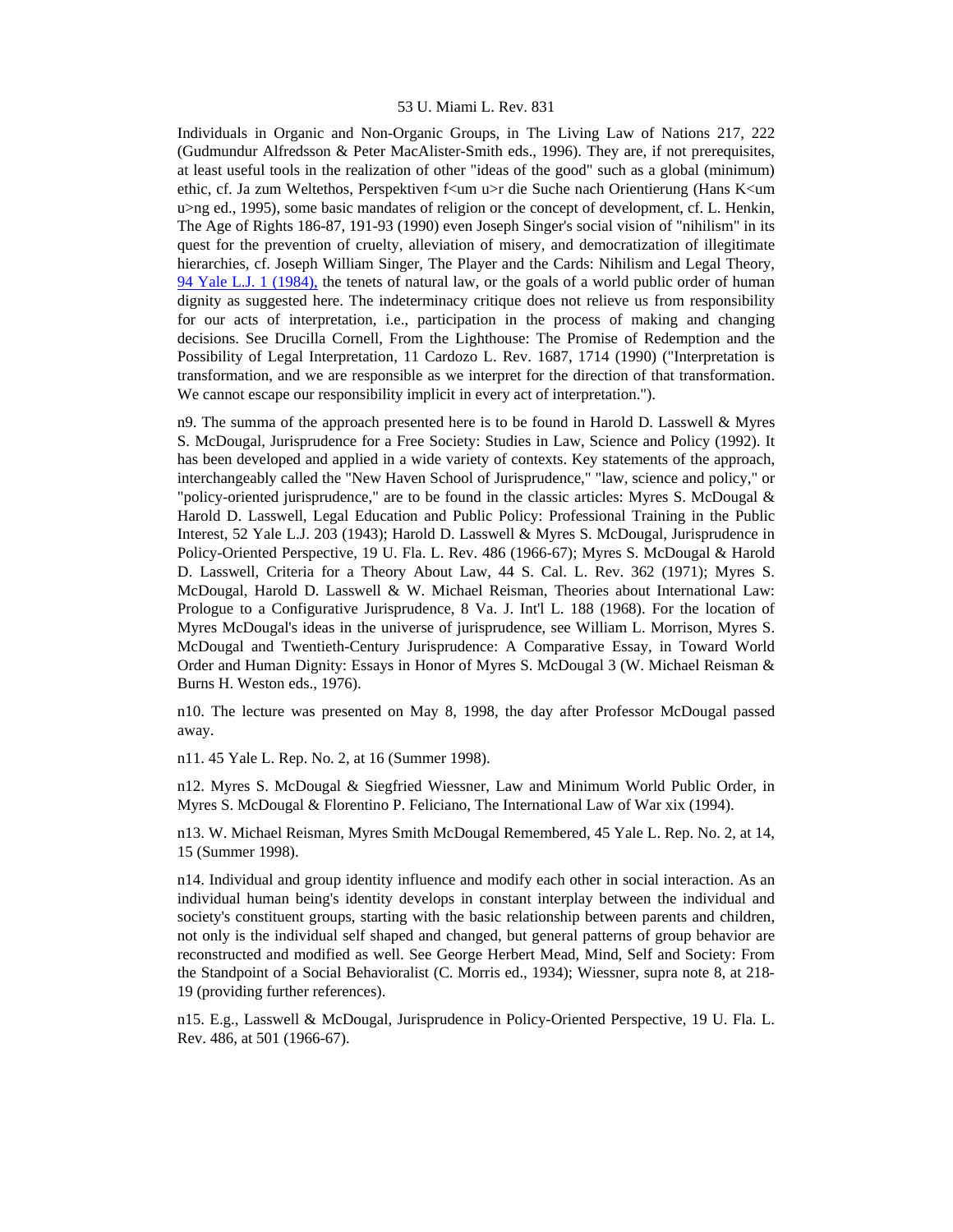n16. See Francisco Valdes, supra note 1, at 1140 (stressing the "need for continual selfreflection, self-examination, and self-critique").

n17. Cf. Kimberle Crenshaw, Mapping the Margins: Intersectionality, Identity Politics, and Violence Against Women of Color, [43 Stan. L. Rev. 1241 \(1991\);](http://www.lexis.com/research/xlink?searchtype=get&search=43%20Stan.%20L.%20Rev.%201241) Angela P. Harris, Race and Essentialism in Feminist Legal Theory, [42 Stan. L. Rev. 581 \(1990\);](http://www.lexis.com/research/xlink?searchtype=get&search=42%20Stan.%20L.%20Rev.%20581) Berta Esperanza Hernandez-Truyol, Building Bridges - Latinas and Latinos at the Crossroads: Realities, Rhetoric and Replacement, 25 Colum. Hum. Rts. L. Rev. 369 (1994); Espinoza, supra note 5.

n18. See Pierre Schlag, The Problem of the Subject, [69 Tex. L. Rev. 1627 \(1991\);](http://www.lexis.com/research/xlink?searchtype=get&search=69%20Tex.%20L.%20Rev.%201627) see also J.M. Balkin, Understanding Legal Understanding: The Legal Subject and the Problem of Legal Coherence, [103 Yale L.J. 105 \(1993\).](http://www.lexis.com/research/xlink?searchtype=get&search=103%20Yale%20L.J.%20105)

n19. See Robert S. Chang, The End of Innocence or Politics After the Fall of the Essential Subject, [45 Am. U. L. Rev. 687 \(1996\).](http://www.lexis.com/research/xlink?searchtype=get&search=45%20Am.%20U.L.%20Rev.%20687)

n20. This is the way partial approaches, including ones relying solely on cost-benefit analysis and other economic criteria, would proceed.

n21. See Myres S. McDougal & Harold D. Lasswell, The Identification and Appraisal of Diverse Systems of Public Order, 53 Am. J. Int'l L. 1 (1959); W. Michael Reisman, A Theory About Law from the Policy Perspective, in Law and Policy 75, 88 et seq. (D. Weisstub ed., 1976); Myres S. McDougal et al., The World Constitutive Process of Authoritative Decision, 19 J. Legal Educ. 253 (1967).

n22. See Richard Delgado, Storytelling for Oppositionists and Others: A Plea for Narrative, [87](http://www.lexis.com/research/xlink?searchtype=get&search=87%20Mich.%20L.%20Rev.%202411)  [Mich. L. Rev. 2411 \(1989\);](http://www.lexis.com/research/xlink?searchtype=get&search=87%20Mich.%20L.%20Rev.%202411) Charles R. Lawrence, III, The Word and the River: Pedagogy as Scholarship as Struggle, [65 S. Cal. L. Rev. 2231 \(1992\);](http://www.lexis.com/research/xlink?searchtype=get&search=65%20S.%20Cal.%20L.%20Rev.%202231) Mari J. Matsuda, supra note 4; see also Daniel A. Farber & Suzanna Sherry, Telling Stories Out of School: An Essay on Legal Narratives, [45 Stan. L. Rev. 807 \(1993\)](http://www.lexis.com/research/xlink?searchtype=get&search=45%20Stan.%20L.%20Rev.%20807) (claiming the need for stories to be "typical").

n23. See Myres S. McDougal et al., Human Rights and World Public Order (1980).

n24. Harold D. Lasswell is to be credited with the categorization of these values that are of immense heuristic value. Cf. Harold D. Lasswell & Abraham S. Kaplan, Power and Society (1950); Harold D. Lasswell & Allan D. Holmberg, Toward a General Theory of Directed Value Accumulation and Institutional Development, in Comparative Theories of Social Change 12 et seq. (1966).

n25. See Siegfried Wiessner, International Law in the 21[su'st'] Century: Decisionmaking in Institutionalized and Non-Institutionalized Settings, in International Justice, 26 Thesaurus Acroasium 129, 145 (1997).

n26. The word "Anglo" is used in Miami to denote all non-Hispanic Whites who have lost their traditional preeminence in local politics due to local demographics, i.e., a (mostly Cuban-American) Hispanic voting population of more than 50% of all voters in the City of Miami.

n27. Arthur M. Schlesinger, Jr., The Disuniting of America: Reflections on a Multicultural Society (1993); see also Thomas Weyr, Hispanic U.S.A.: Breaking the Melting Pot (1988).

n28. See The Hon. Harry Lee Anstead, Legal Ethics and the Struggle of Native Americans, 9 [St. Thomas L. Rev. 5, 13 \(1996\)](http://www.lexis.com/research/xlink?searchtype=get&search=9%20St.%20Thomas%20L.%20Rev.%205,at%2013) ("When we ignore the struggle of others, we forfeit our own claims.").

n29. Elizabeth Iglesias, International Law, Human Rights, and LatCrit Theory, [28 U. Miami](http://www.lexis.com/research/xlink?searchtype=get&search=28%20U.%20Miami%20Inter-Am.%20L.%20Rev.%20177,at%20180)  [Inter-Am. L. Rev. 177, 180 \(1997\).](http://www.lexis.com/research/xlink?searchtype=get&search=28%20U.%20Miami%20Inter-Am.%20L.%20Rev.%20177,at%20180)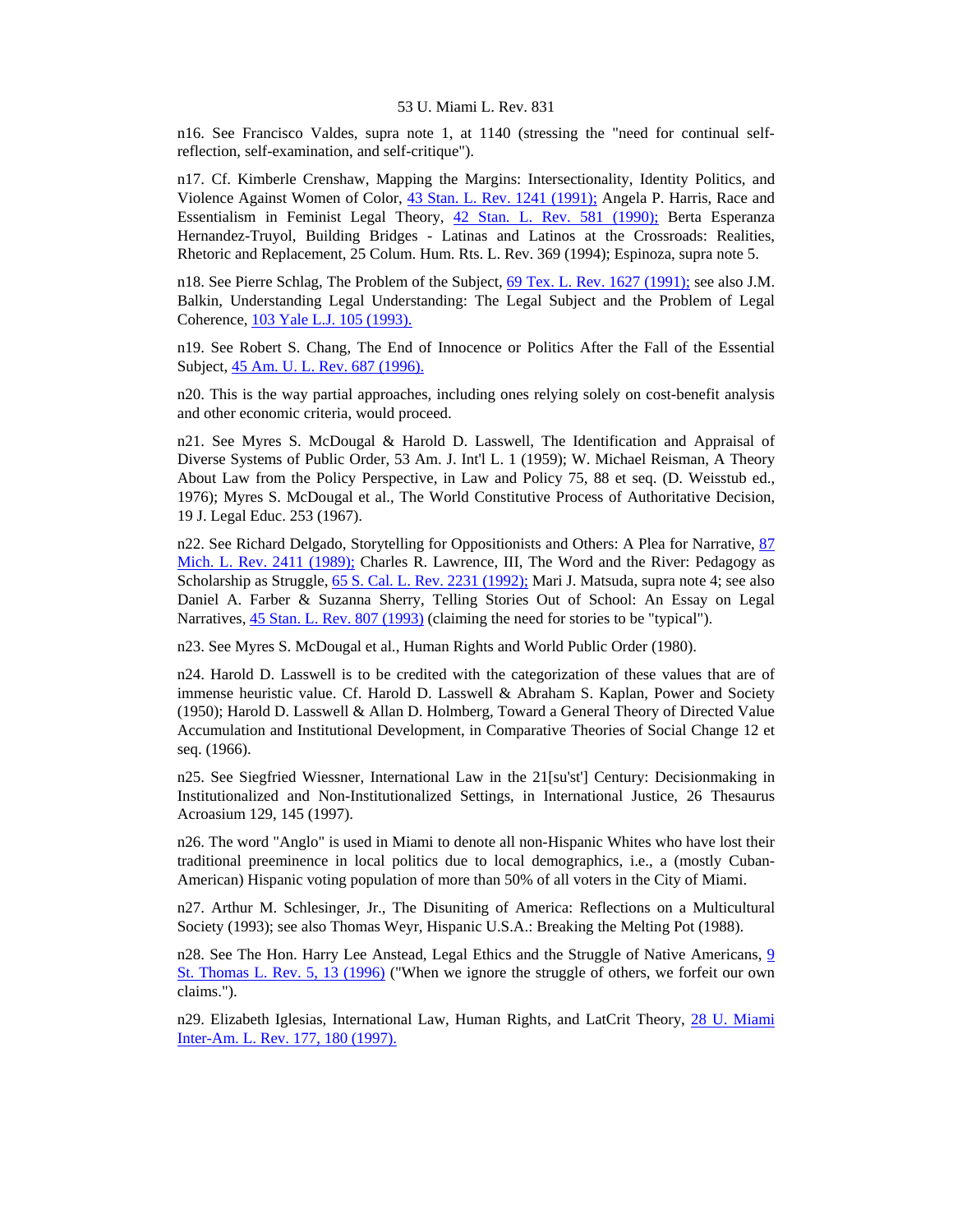n30. Jean Stefancic, Latino and Latina Critical Theory: An Annotated Bibliography, [85 Cal. L.](http://www.lexis.com/research/xlink?searchtype=get&search=85%20Calif.%20L.%20Rev.%201509,at%201511)  [Rev. 1509, 1511-14 \(1997\).](http://www.lexis.com/research/xlink?searchtype=get&search=85%20Calif.%20L.%20Rev.%201509,at%201511)

n31. Margaret E. Montoya, supra note 5, at 40. LatCrit III has taken up the challenge and made indigenous peoples a theme of the official discourse.

n32. See Hector Diaz Polanco, Indigenous Peoples in Latin America: The Quest for Self-Determination x (1997).

n33. See id.

n34. See Amnesty International, Human Rights Violations Against Indigenous Peoples (1992). Current information can be found on the Internet, in particular at the home pages of Cultural Survival (http://www.cs.org/main.html) and the Center for World Indigenous Studies (http://www.halcyon.com/FDWP/cwis.info.html).

n35. See Vine Deloria, Jr. & Clifford M. Lytle, The Nations Within: The Past and Future of American Indian Sovereignty (1984).

n36. Francisco de Victoria, De Indis et de Iure Belli Relectiones, 152-53 (Classics of International Law Series, J. Bate trans. 1917); cf. Robert A. Williams, Jr., The American Indian in Western Legal Thought 100-01 (1990).

n37. Bartolome de las Casas, History of the Indies: Selections (Andree Collard ed. and trans., 1971); cf. S. James Anaya, Indigenous Peoples in International Law 10 (1996). The Dominicans Francisco de Vitoria (died 1546) and Bartolome de las Casas (1474-1566) were united in their rejection of Juan Gines de Sepulveda's (1490-1573) justification of the Spanish conquest by a theory of "world domination by the Pope or the Emperor and the Aristotelian theory of natural inequality among individuals and peoples." Instead, based on natural law theories of St. Thomas Aquinas, they recognized the claims of indigenous communities to be regarded as subjects of the law of nations with inalienable rights often infringed upon by the colonists. See Antonio Truyol y Serra, History of the Law of Nations: Regional Developments: Latin America, in 7 Encyclopedia of Public International Law 231-32 (Rudolf Bernhardt ed., 1984); Glenn T. Morris, In Support of the Right of Self-Determination for Indigenous Peoples under International Law, 29 German Y.B. Int'l L. 277, 280-88 (1986); see also Greg C. Marks, Indigenous Peoples in International Law: The Significance of Francisco de Vitoria and Bartolome de las Casas, 13 Australian Yb. Int'l L. 1 (1992).

The theory of Iberian conquest by papal grant goes back to the two bulls Inter Caetera, issued by Pope Alexander VI in May of 1493. These edicts were designed to resolve the dispute between Portugal and Castile over title to the territories in the New World. They not only allocated exclusive powers to pursue missionary activities to both states, but they also drew an imaginary north-south boundary line 100 leagues west of the Azores between their present and future possessions in the New World. This line was amended in the Spanish-Portuguese Treaty of Tordesillas on June 6, 1494 to a line 370 leagues west of the Cape Verde Islands. This secured Spain's title to most of the Americas and guaranteed Portuguese control of the easternmost part of South America, which is now Brazil. This agreement was extended to the Pacific Ocean in the Treaty of Zaragoza on April 22, 1529. Id.

n38. See Steven P. McSloy, Back to the Future: Native American Sovereignty in the 21st Century, 20 N.Y.U. Rev. L. & Soc. Change 217, 229-44 (1993). See also Steven Paul McSloy, "Because the Bible Tells Me So": Manifest Destiny and American Indians, [9 St. Thomas L.](http://www.lexis.com/research/xlink?searchtype=get&search=9%20St.%20Thomas%20L.%20Rev.%2037,at%2038)  [Rev. 37, 38 \(1996\).](http://www.lexis.com/research/xlink?searchtype=get&search=9%20St.%20Thomas%20L.%20Rev.%2037,at%2038) ("How were American Indian lands taken? The answer is not, as it turns out, by military force. The wars, massacres, Geronimo and Sitting Bull - all that was really just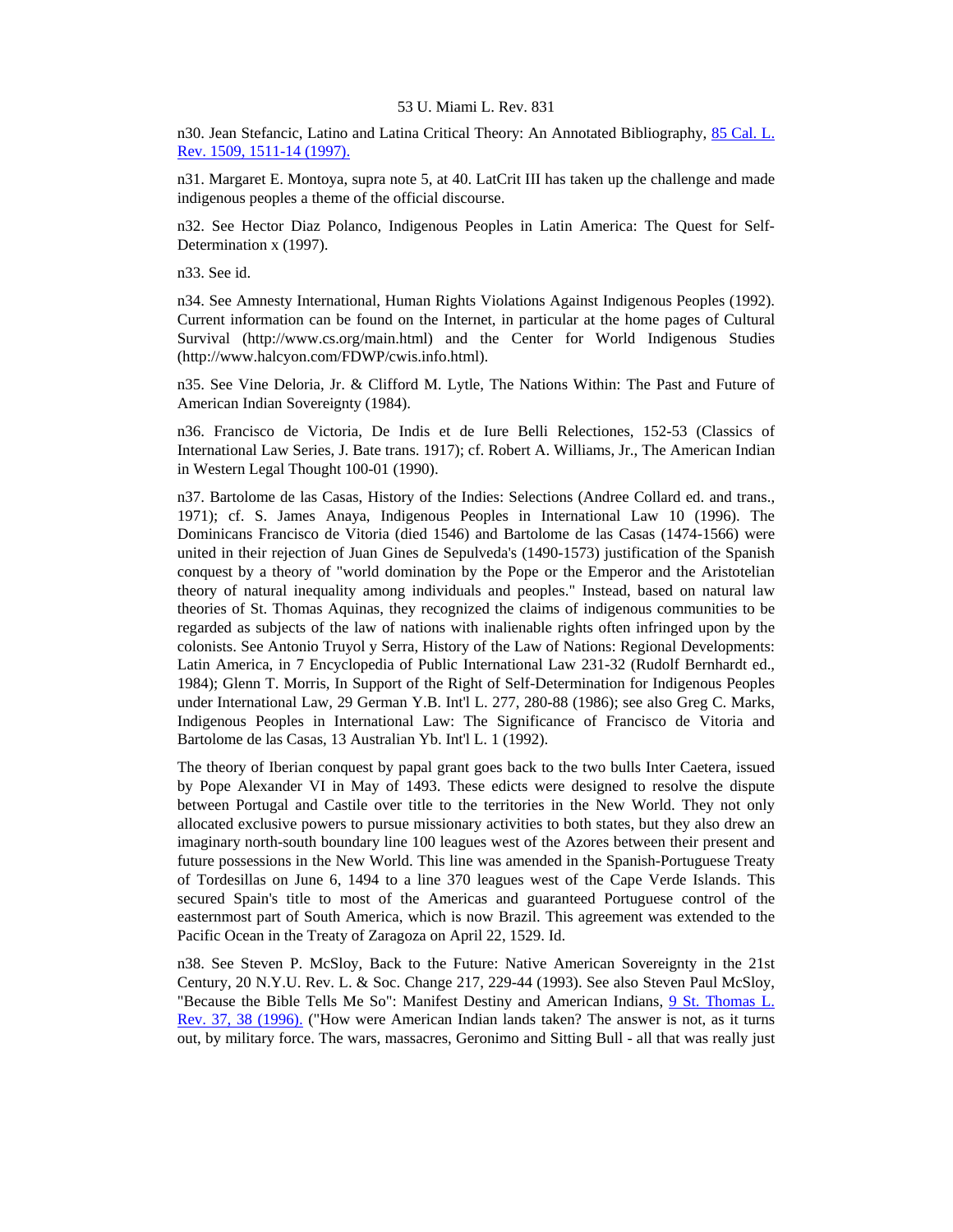cleanup. The real conquest was on paper, on maps and in laws. What those maps showed and those laws said was that Indians had been 'conquered' merely by being 'discovered'").

n39. See L. Roberto Barroso, The Saga of Indigenous Peoples in Brazil: Constitution, Law and Policies, **7 St. Thomas L. Rev. 645, 648 (1995)**(referring to Darcy Ribeiro's estimate that there were roughly 1.1 million Indians at the time of Portuguese arrival in Brazil, and using demographics based on a 1993 estimate by the Centro Ecumenico de Documentacao e Informacao (CEDI) for the present population figure of 250,000). In reference to the estimate of 120,000 Indians in 1970, see Marc Pallemaerts, Development, Conservation, and Indigenous Rights in Brazil, 8 Human Rts. Q. 374 (1986).

n40. Estatuto do Indio [Statute of the Indian], Law No. 6.001, Dec. 19, 1973, cited in Barroso, supra note 39, at 652. Interestingly, if an entire indigenous community has "demonstrated its integration into the national community," the President may, upon request of its members, declare its "emancipation." Individual Indians who fulfill the same criterion, may also request their emancipation before a court. See id. at 653.

n41. See Pallemaerts, supra note 39, at 655-56; Carneiro da Cunha, Aboriginal Rights in Brazil, 2 L. & Anthropology 55 (1987). Today, the Brazilian Constitution of 1988 confers upon the Public Ministry and its head, the Procurator-General, the function of defending the legal rights and interests of Indians in court. Constituicao Federal art. 232. See also Barroso, supra note 39, at 655-56.

n42. See Pallemaerts, supra note 39, at 380.

n43. See discussion supra notes 36-37.

n44. "Forest-dweller" is a term used co-extensively with the word "Indian" in the Statute of the Indian, arts. 1, 3. See Barroso, supra note 39, at 654; see also Comment, Land and the Forest-Dwelling South-American Indian: The Role of National Law, 27 Buff. L. Rev. 759 (1978).

n45. See Indian Rights in the New Brazilian Constitution, 13(1) Cultural Survival Q. 6 (1989); Marcio Santilli, Notes on the Constitutional Rights of the Brazilian Indians, 13(1) Cultural Survival Q. 13 (1989).

n46. Amazonas. Modernidad en Tradicion (Antonio Carrillo and Miguel A. Perera eds., 1995) provides a good overview of indigenous issues in the Amazon within the policy context of sustainable development. As to the demographics and institutions of the Yanomami, see Marcus Colchester, Sustentabilidad y Toma de Decisiones en el Amazonas Venezolano: Los Yanomamis en la Reserva de la Biosfera del Alto-Orinoco-Casiquiare, in Amazonas, at 141, 149-60; see also N. Chagnon, Yanomamo, The Fierce People (4th ed. 1994).

n47. Cf. K.I. Taylor, Body and Spirit Among the Sanuma (Yanomama) of North Brazil, in Spirits, Shamans and Stars: Perspectives from South America (David L. Browman & Ronald A. Schwarz eds., 1979).

n48. See Catherine Ales, Tierras Sagradas, Territorios Amenazados: Los Yanomamis Mas Alla de su Doble, in Amazonas, supra note 46, at 205, 207.

n49. According to Professor Barroso, Sidney Possuelo "played a decisive role in the demarcation of the Yanomami reserve." The then FUNAI President defined his position once as follows: "We caused so much confusion to the Indians that have been contacted and every time we approach isolated Indians we bring so much trouble and so many changes to their style of life, by creating needs, introducing diseases, that they only lose with such contacts. We should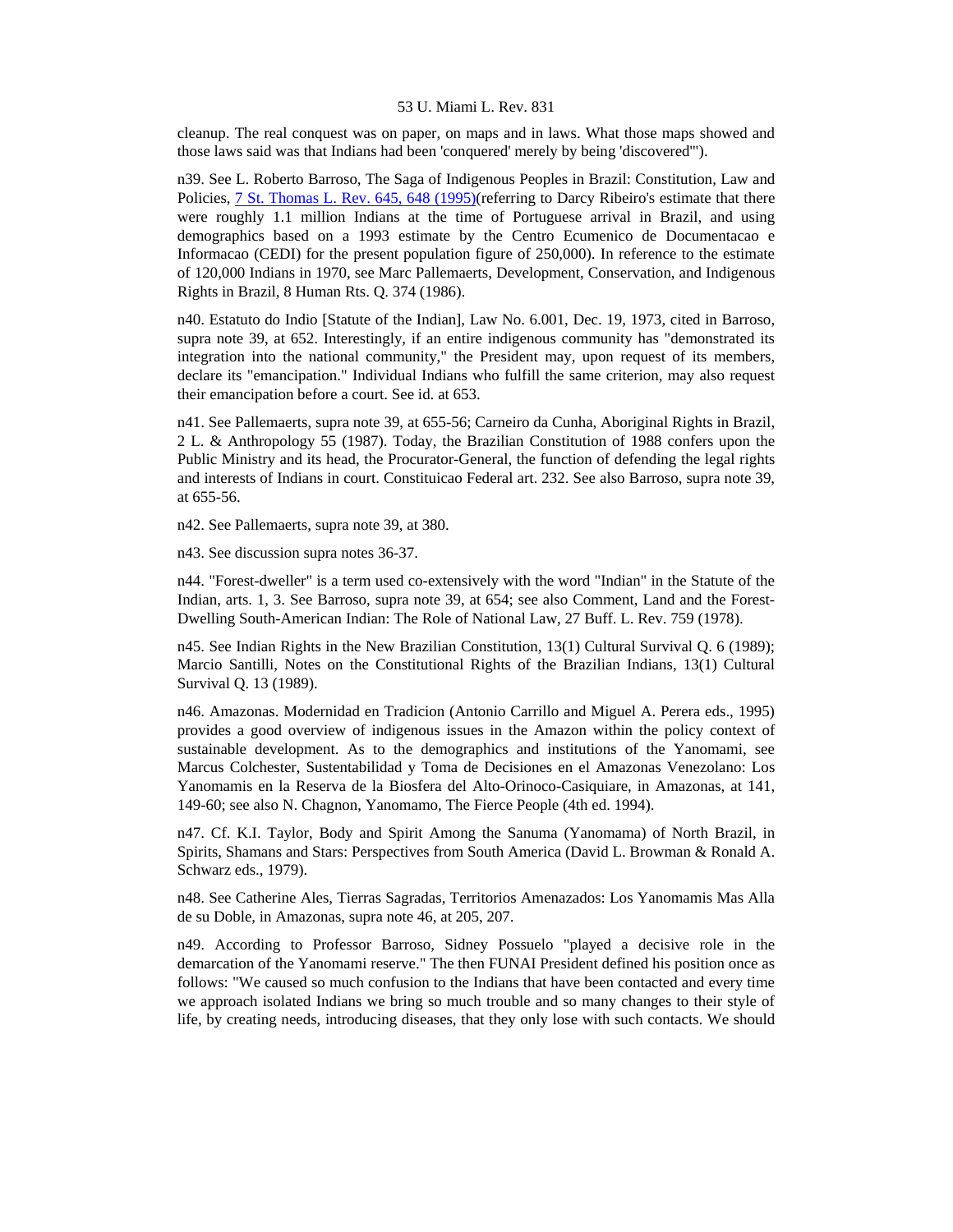keep away from them for as long as possible," Barroso, supra note 39, at 663-64 (interview with Sidney Possuelo).

n50. Barroso, supra note 39, at 662 n.62 (citing Decree No. 25, May 25, 1992).

n51. Interview with Professor Gail Goodwin-Gomez, visitor to the Amazon Indians for the last twenty years (Jan. 10, 1996). Professor Goodwin-Gomez stated that the health situation of the Yanomami has never been worse. The Indians decry the "devastating effects of continued invasion by gold miners who pollute the rivers and forests, and introduce disease. Since 1987, nearly twenty-five percent of the Yanomami population has been wiped out by contagions carried by the unwanted colonists." See Rainforest Action Network, dated Jan. 25, 1996, <http:www.igc.apc.org/ran/info ce...press release/brazil reverses.html>; see also Yanomami in Peril, Interview with Davi Kopenawa Yanomami, 13(9) Multinational Monitor (Sept. 1992) reprinted at <http://www.halcyon.com/pub/FWDP/Americas/yanomami.txt>.

n52. Genocide Decree Attacks Indian Rights, Rainforest Action Network, Action Alert 118 (March 1996) <http://www.igc.apc.org/ran/info center/aa/aa118.html>.

n53. Brazil: Amnesty International Fears for Indigenous Communities' Safety After Brazilian Decree on Indigenous Lands (Jan. 24, 1996) <http://www.amnesty.it/ailib/aipub/1996/AMR/21900396. html> [hereinafter Brazil: Amnesty International].

n54. Genocide Decree, supra note 52.

n55. Amnesty International summarizes:

 Since the decree was passed, on 8 January 1996, several new invasions of indigenous lands have been reported. In the past, unscrupulous local politicians and economic interests in many states, often backed by state authorities, have stimulated the invasion of indigenous lands by settlers, miners and loggers, playing on uncertainty about the demarcation process. This has resulted in violent clashes and killings. The authorities at all levels have consistently failed to protect the fundamental human rights of members of indigenous groups or bring those responsible for such attacks to justice. Partial figures indicate that, during the last five years, at least 123 members of indigenous groups have been murdered by members of the nonindigenous population in land disputes. With few exceptions, no-one [sic] has been brought to justice for such killings. For example, to date no- one [sic] has been brought to trial for the massacre of 14 members of the Ticuna tribe in Amazonas in 1988, and for the massacre of 14 members of the Yanomami village of Haximu on the Brazil/Venezuelan border in 1993.

Brazil: Amnesty International, supra note 53.

n56. See A Acao do Governo Federal, FUNAI - Fundacao Nacional do indio na Internet [FUNAI's official website] <http://www.funai.gov.br> (visited March, 7, 1999).

n57. The world is on notice. See Action for Citizenship Committee, Roraima, Brazil: A Death Warning, 13(4) Cultural Survival Q. 59 (1989). Earlier warnings have gone unheeded. In 1980, for example, the Fourth Russell Tribunal on the Rights of Indians in the Americas concluded that the Yanomamis "face a high probability of genocide unless immediate protective action is taken." See Shelly Kellman, The Yanomanis: Their Battle for Survival, 36 J. Int'l Aff. 15, 36 (1982)(quoting Anthropological Resource Center, The Yanomami Indian Park: A Call for Action (Boston, Mass. 1981) at vi). Beyond Cultural Survival, a good number of international and domestic organizations are monitoring the situation in Brazil. Actions range from letter-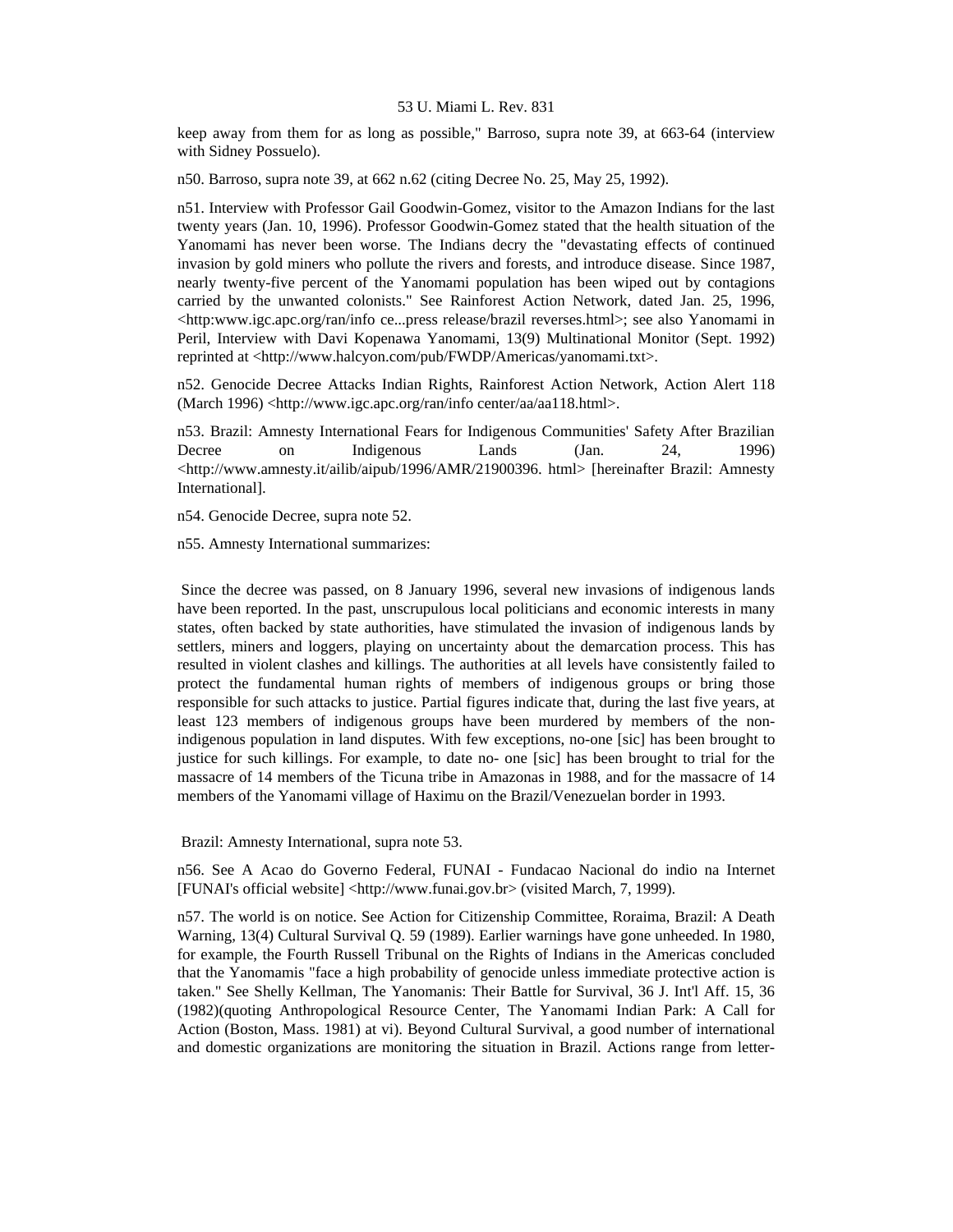writing campaigns coordinated via the Internet, to the National Forum for the Defense of Indigenous Rights' petitioning the Attorney General's office to challenge the constitutionality of Decree No. 775 in light of Article 231. See Brazil: Amnesty International, supra note 53. Additionally, Members of the United States Congress wrote to the World Bank urging it to "insist that the Brazilian Government comply with the original loan agreements and honor the demarcation of indigenous lands." Congressional letter to World Bank re indigenous rights in Brazil (Apr. 15, 1996) <http://nativenet.uthscsa.edu/archive/nl/9604/0109.html>.

n58. In the case of the Paso Ancho community, for example, the Constitutional Court has ruled that there is a right to the creation of indigenous territories called resguardos, which are constitutionally protected through the principle of ethnic and cultural diversity. T-118, May 12, 1993, Judgment by Eduardo Cifuentes Mu<tild n>oz (mimeo), at 10, a holding reaffirmed in T-257/93, Judgment by Alejandro Martinez. The Court, upon accion de tutela by the indigenous community of Cristiania and to the surprise of a somewhat fatalistic nation, recognized a right to communal integrity and stopped a highway construction project through indigenous land. T-428, June 24, 1992, Judgment by Ciro Angarita Baron, Gaceta Judicial, No., p. 479. Coal mining in the border area to Venezuela, adversely affecting the Wayuu community, was ordered to be undertaken in a way so as to protect the indigenous peoples' right to life, physical integrity, and a healthy environment. T-528, September 18, 1992, Judgment by Fabio Maron Diaz, Gaceta Judicial, No., p. 363. In a case in which the entire tropical forest ecosystem was put at risk by the activities of a wood production company, the Court upheld a lower court order for both the wood company and the overseeing agency to pay the costs of an environmental impact study, as well as reforestation and repairs. T-380, September 13, 1993, Judgment by Eduardo Cifuentes Mu<tild n>oz (mimeo). It stated expressly that the right to cultural integrity did not belong to the members of the community but to the community as a whole. Other communities would not benefit from this extension since their frame of mind was individualistic. See id. at 14-15. For indigenous people, the Court said, the right to life includes a right to collective subsistence, and the protection against individual forced disappearance includes a right to protection against ethnocide. See id. at 23. On the other hand, individual indios did receive due process protection against expulsion decisions by their community. T-254, May 30, 1994, Judgment by Eduardo Cifuentes Mu<tild n>oz (mimeo). For further insights, see Fuero Indigena Colombiano (Roque Roldan Ortega, et al. eds., 3rd. ed. 1994).

n59. "La ley establecera el regimen de excepcion que requiera la proteccion de las comunidades de indigenas y su incorporacion progresiva a la vida de la nacion." Rene Kuppe, The Indigenous Peoples of Venezuela and the National Law, 2 L. & Anthropology 113 (1987).

n60. The decision announced by the Supreme Court in Case No. 748 on December 5, 1996, declares unconstitutional, as violative of Article 77 of the Venezuelan Constitution, the Law Regarding the Political-Territorial Division of the State of Amazonas. La Gaceta Oficial del Estado Amazonas, numero 3, Extraordinaria del 24 de septiembre de 1994. Article 77, in the interpretation given by the Court,

 consagra un deber constitucional de proteccion a la especificidad indigena a las variables historicas ambientales, de ordenamiento territorial, de seguridad y defensa y de la integracion del espacio amazonico, al derecho politico y representativo de los pueblos y comunidades indigenas.

 Case No. 748 (1996). For an analysis of the critical parameters for such indigenous selfdetermi nation, see Miguel Plonczak, El potencial de la autogestion para el desarrollo de las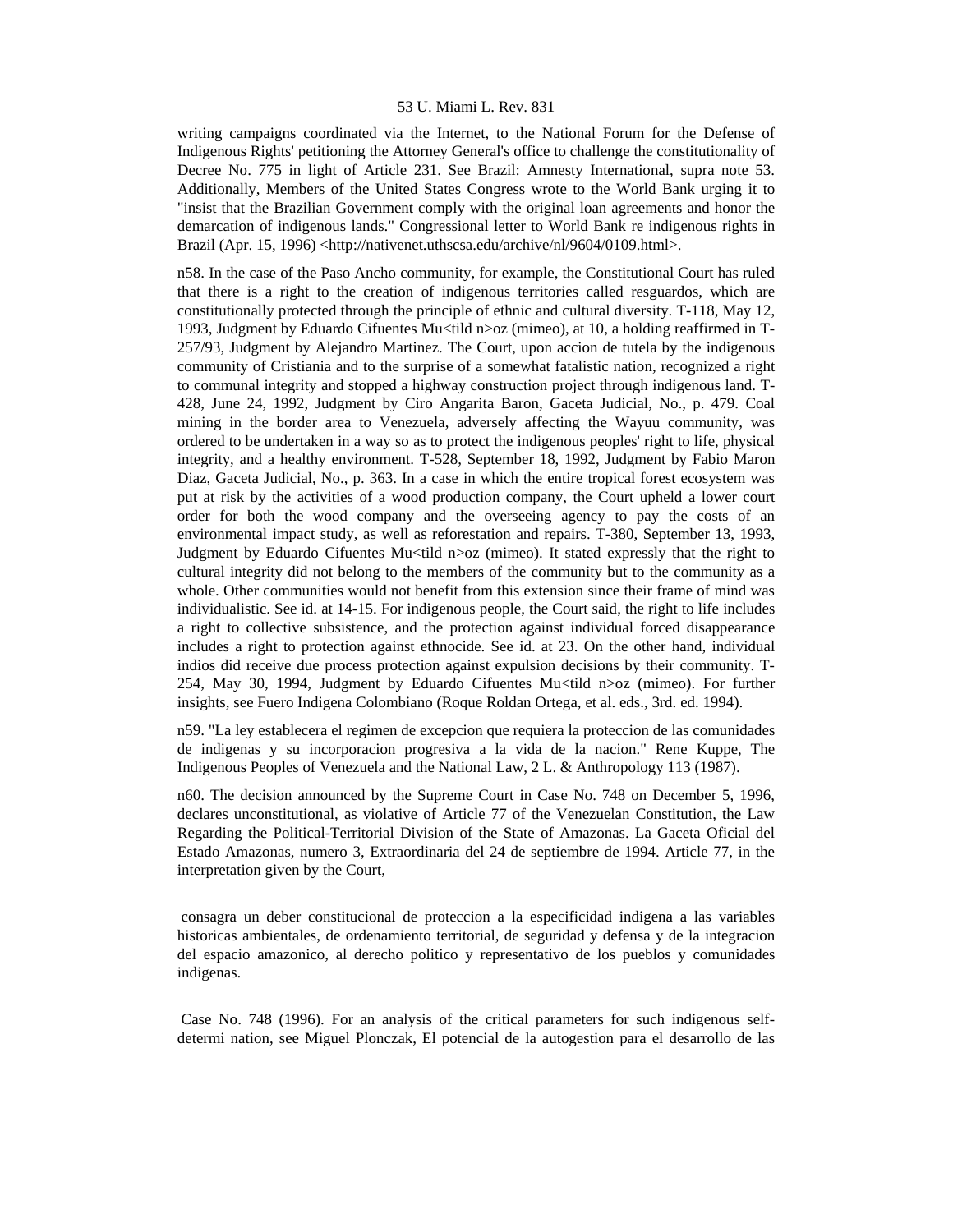comunidades indigenas organizadas en el Edo. Amazonas, Venezuela, in Amazonas, supra note 46, at 127.

As to the general situation of indigenous peoples in Venezuela, which faces many challenges, see Programa Venezolano de Educacion Accion en Derechos Humanos (PROVEA), Situacion de los Pueblos Indios de Venezuela con respeto a la Convencion Intern acional sobre la Eliminacion de todas las formas de Discriminacion Racial (1996); Nemesio Montiel Fernandez, Movimiento Indigena de Venezuela (1992).

n61. See Oficina de Derechos Humanos Vicariato de Puerto Ayacucho & ORPIA, Accion Urgente, Desacato de la Asamblea Legislativa del Estado Amazonas (Venezuela) a la decision de la Corte Suprema de Justicia sobre la Division Politico Territorial, Junio de 1988 (on file with the author).

n62. See Francisco Lopez Bermudez, Indigenous Peoples and International Law: The Case of Ecuador, [10 St. Thomas L. Rev. 175, 186-87 \(1997\).](http://www.lexis.com/research/xlink?searchtype=get&search=10%20St.%20Thomas%20L.%20Rev.%20175,at%20186)

n63. See [id. at 187.](http://www.lexis.com/research/xlink?searchtype=get&search=10%20St.%20Thomas%20L.%20Rev.%20175,at%20187) The author refers to the country's official statistics on indigenous people, as reported to the United Nations agencies. These statistics fluctuated widely, from 50% in 1976 to 18.5% in 1985. See [id. at 187-88.](http://www.lexis.com/research/xlink?searchtype=get&search=10%20St.%20Thomas%20L.%20Rev.%20175,at%20187) The 35-40% estimate is from the Inter-American Commission on Human Rights. Ibid.

n64. See Jennifer E. Brady, The Huaorani Tribe of Ecuador: A Study in Self-Determination for Indigenous Peoples, [10 Harv. Hum. Rts. J. 291 \(1994\).](http://www.lexis.com/research/xlink?searchtype=get&search=10%20Harv.%20Hum.%20Rts.%20J.%20291)

n65. See Bermudez, supra note 62, at 195.

n66. See id. at 190-93.

n67. Pamela Burke, Highland Indigenous People of Peru, dated August 14, 1995, at <http://www.bsos.umd.edu/cidcm/mar/hindpreu.htm>.

n68. Donna Macisaac, Peru, in Indigenous People and Poverty in Latin America. An Empirical Analysis 165, 169 (George Psacharopoulos & Harry Anthony Patrinos eds., 1994).

n69. Cf. Charles Lacombe, To Heal Society, Follow the Path of the Enlightened Inca, Miami Herald, March 14, 1992, at 21A.

n70. Burke, supra note 67.

n71. Pamela Burke, Highland Indigenous People of Bolivia, dated August 14, 1995, at <http://www.bsos.umd.edu/cidcm/mar/hindbol.htm>.

n72. Consejo Indio de Sud America, Intervencion sobre el Punto 4: Declaraciones Generales, por: Raimunde Mamani Baltazar, Palacio de Las Naciones, el 31 de julio de 1998, available at <http://www.puebloindio.org/ONU info/GTPI98 mamani.htm>.

n73. Burke, supra note 71.

n74. Id.

n75. Id.

n76. Latin America and the Caribbean, available at <http://www.bsos.umd.edu/cidcm/mar/tablela.htm> (visited Nov. 25, 1998).

n77. On the history of the Mapuche who had successfully fought off attempts by the Incas and the Spanish to conquer them, see Jose Bengoa, Historia del Pueblo Mapuche (1985).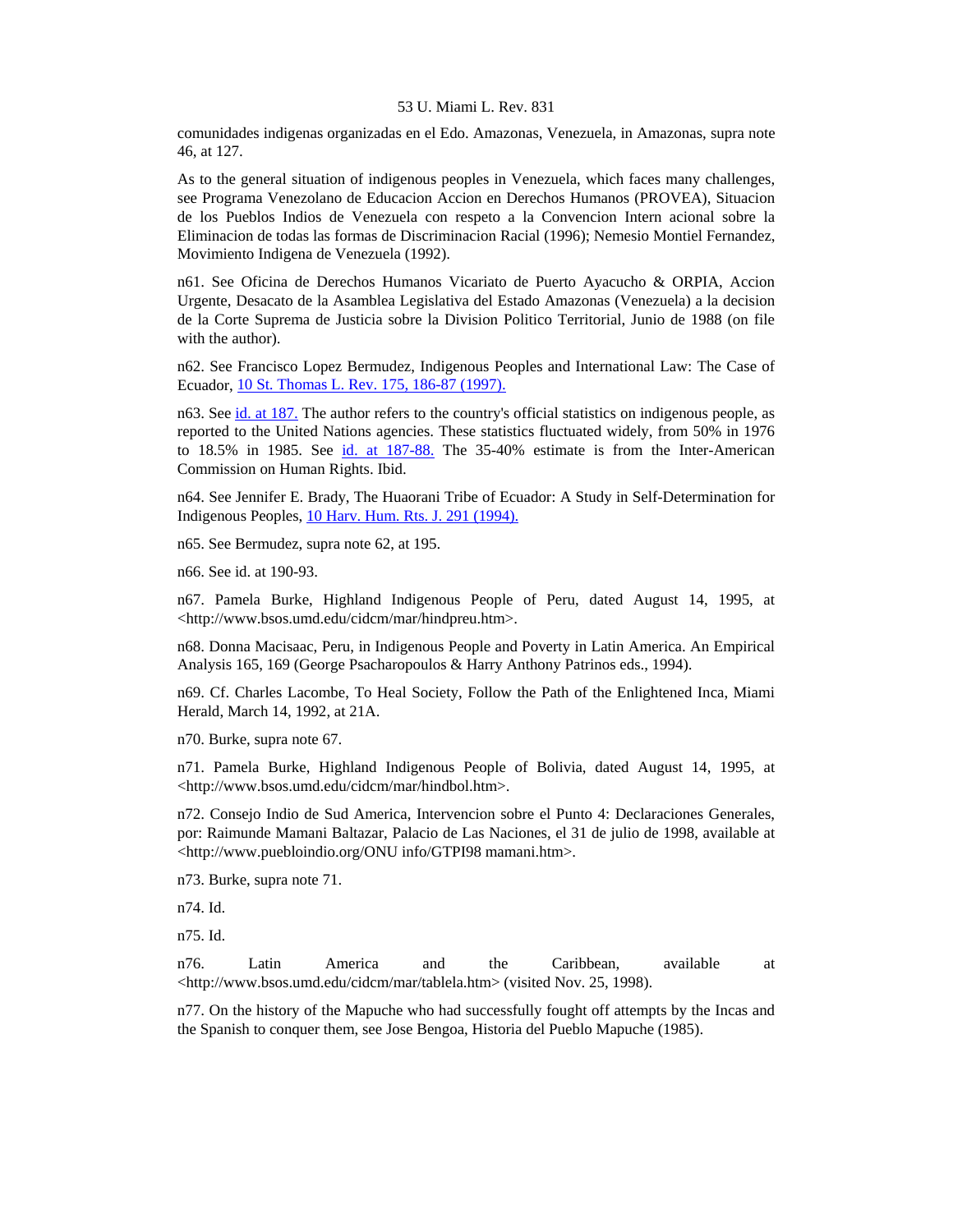n78. See Ley Indigena. Establece normas sobre proteccion, fomento y desarrollo de los indigenas y crea La Corporacion Nacional de Desarrollo Indigena. Ley No. 19.253 (5 de octubre 1993).

n79. See id. at arts. 21 and 13.

n80. See generally John N. Burnstein, Ethnic Minorities and the Sandinist Government, 39 J. Int'l Aff. 155 (1982).

n81. See Pol. Const. of Nicaragua arts. 89, 180 (amended 1995).

n82. Statute of Autonomy for the Atlantic Coast Regions of Nicaragua, Law No. 28, Sept. 7, 1987, 238 La Gaceta 2833 (1987), reprinted in Documents on Autonomy and Minority Rights 386 (Hurst Hannum ed., 1993). It should be noted that until the 1950s, the "de facto autonomy of the Atlantic Coast," a former British protectorate and kingdom of the Misquitia, was "never explicitly challenged by the Nicaraguan State." Study on Treaties, Agreements and Other Constructive Arrangements Between States and Indigenous Populations: Third Progress Report, Miguel Alfonso Martinez, Special Rapporteur, U.N. Doc. E/CN.4/Sub.2/1996/23 (1996), para. 124. For details on Nicaragua's autonomous regions, see Hector Diaz Polanco, supra note 32, at 119-25.

n83. See S. James Anaya, The Awas Tingni Petition to the Inter-American Commission on Human Rights: Indigenous Lands, Loggers, and Government Neglect in Nicaragua, [9 St.](http://www.lexis.com/research/xlink?searchtype=get&search=9%20St.%20Thomas%20L.%20Rev.%20157)  [Thomas L. Rev. 157 \(1996\);](http://www.lexis.com/research/xlink?searchtype=get&search=9%20St.%20Thomas%20L.%20Rev.%20157) see also Julia Preston, It's Indians vs. Loggers in Nicaragua, N.Y. Times, June 25, 1996, at A8 ("The underlying issue is the future of woodlands throughout Central America, which are being razed at a rate of 1160 square miles each year.") In June of 1998, the Inter-American Commission of Human Rights decided to file a complaint with the Inter-American Court of Human Rights against the government of Nicaragua, charging it with a violation of Awas Tingni's traditional rights to their land. Indian Rights Human Rights. The Indian Law Resource Center Newsletter, Winter News 1999, vol. 6, No.1, at 1.

n84. See Larry Rohter, "Hard Part" Ahead After Guatemala's 36-Year War, Int'l Herald Trib., Dec. 30, 1996.

n85. The text of the Agreement on Identity and Rights of Indigenous Peoples between the Government of Guatemala and the Unidad Revolucionaria Nacional Guatemalteca (URNG), signed at Mexico City on March 31, 1995, can be found at  $\langle$ http://www.un.org/Depts/minugua/paz7.html>. It obligates the Government, inter alia, to "give special protection to cooperative, communal or collectively held lands," and "recognizes the right of indigenous and other communities to maintain the system of administration of lands which they hold and which historically belong to them." Part IV.F.3 of the Agreement. Moreover, "recognizing the particularly vulnerable situation of the indigenous communities, which have historically been the victims of land plundering, the Government undertakes to institute proceedings to settle the claims to communal land formulated by the communities and to restore or pay compensation for those lands." part IV. F.7 of the Agreement.

n86. Cf. Margarita Gonzalez de Pazos, The Chiapas Uprising and the Negotiating Process, 7 St. [Thomas L. Rev. 685 \(1995\),](http://www.lexis.com/research/xlink?searchtype=get&search=7%20St.%20Thomas%20L.%20Rev.%20685) as updated in Mexico Since the Mayan Uprising: Government and Zapatista Strategies, [10 St. Thomas L. Rev. 159 \(1997\).](http://www.lexis.com/research/xlink?searchtype=get&search=10%20St.%20Thomas%20L.%20Rev.%20159)

n87. Id. at 685 referring to Jose Emilio Ordinez Cifuentes et al., Derechos Indigenas en la Actualidad (UNAM ed., 1994) and Carmelo Vinas Mey, El Regimen Juridico y de Responsabilidad en la America Indiana (1993). For the difference between "myth" and "operational code," see W. Michael Reisman, Folded Lies (1979).